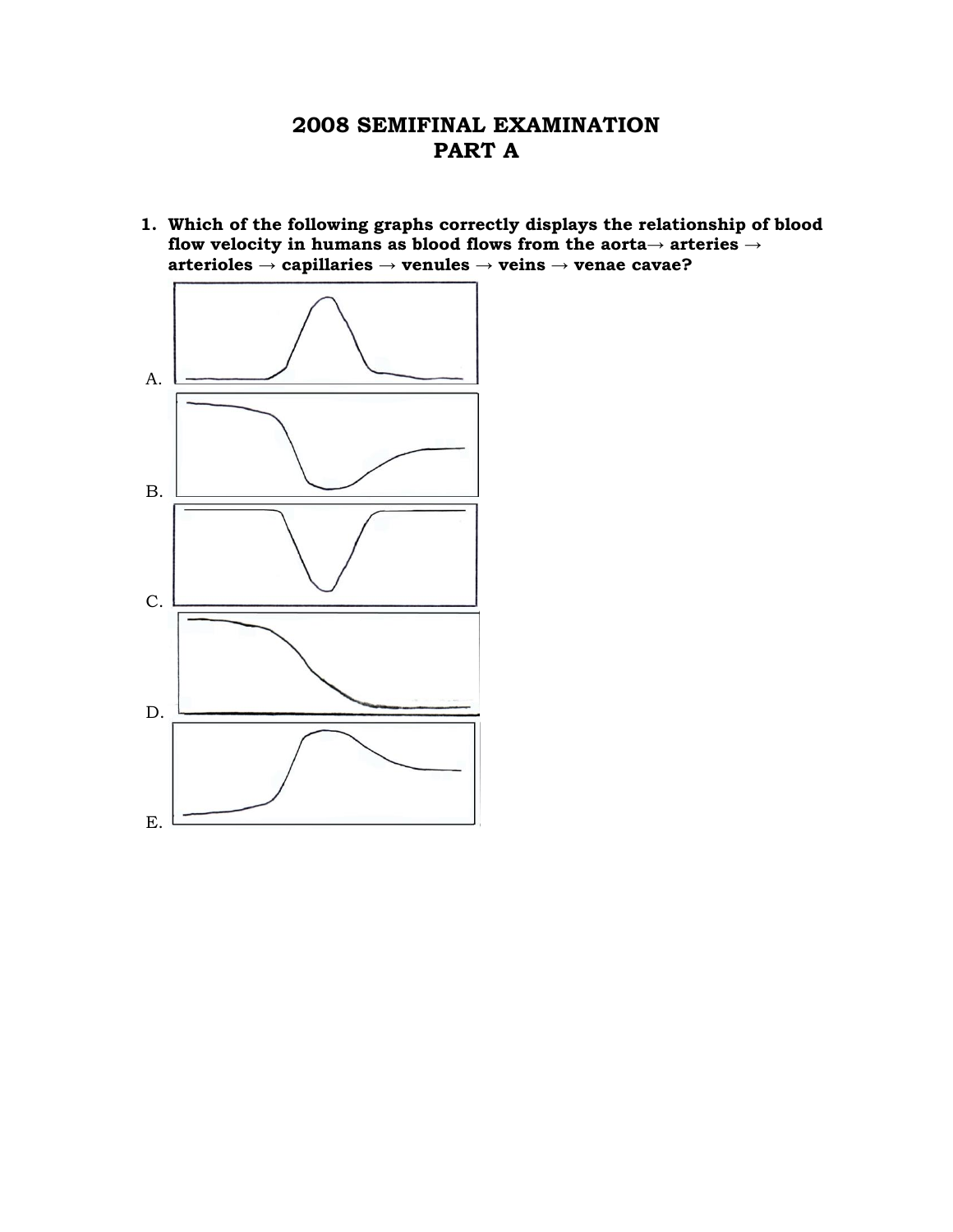**Questions 2 and 3 refer to the diagram shown below. The diagram illustrates feedback loops. Increased or decreased stimulation is indicated by + or —.**



Fig 1. Structure diagram of the HPA axis

#### **2. Which of the following would lead to a DECREASE in activity of the Anterior Pituitary gland?**

- A. A lack of receptors for Cortisol on the Hypothalamus.
- B. A lack of receptors for Cortisol on the Anterior Pituitary.
- C. Intravenous injection of a large amount of ACTH.
- D. A tumor in the Hypothalamus causing it to secrete excess Corticotropin- Releasing Hormone.
- E. Increased sensitivity of the Anterior Pituitary to Corticotropin-Releasing Hormone.

#### **3. What would happen if the Adrenal Cortex was artificially stimulated to produce large amounts of Cortisol?**

- A. Less Corticotropin-Releasing Hormone would be released.
- B. More ACTH would be released.
- C. The activity of the Hypothalamus would increase.
- D. The activity of the Anterior Pituitary would increase.
- E. The Hypothalamus would become insensitive to Cortisol.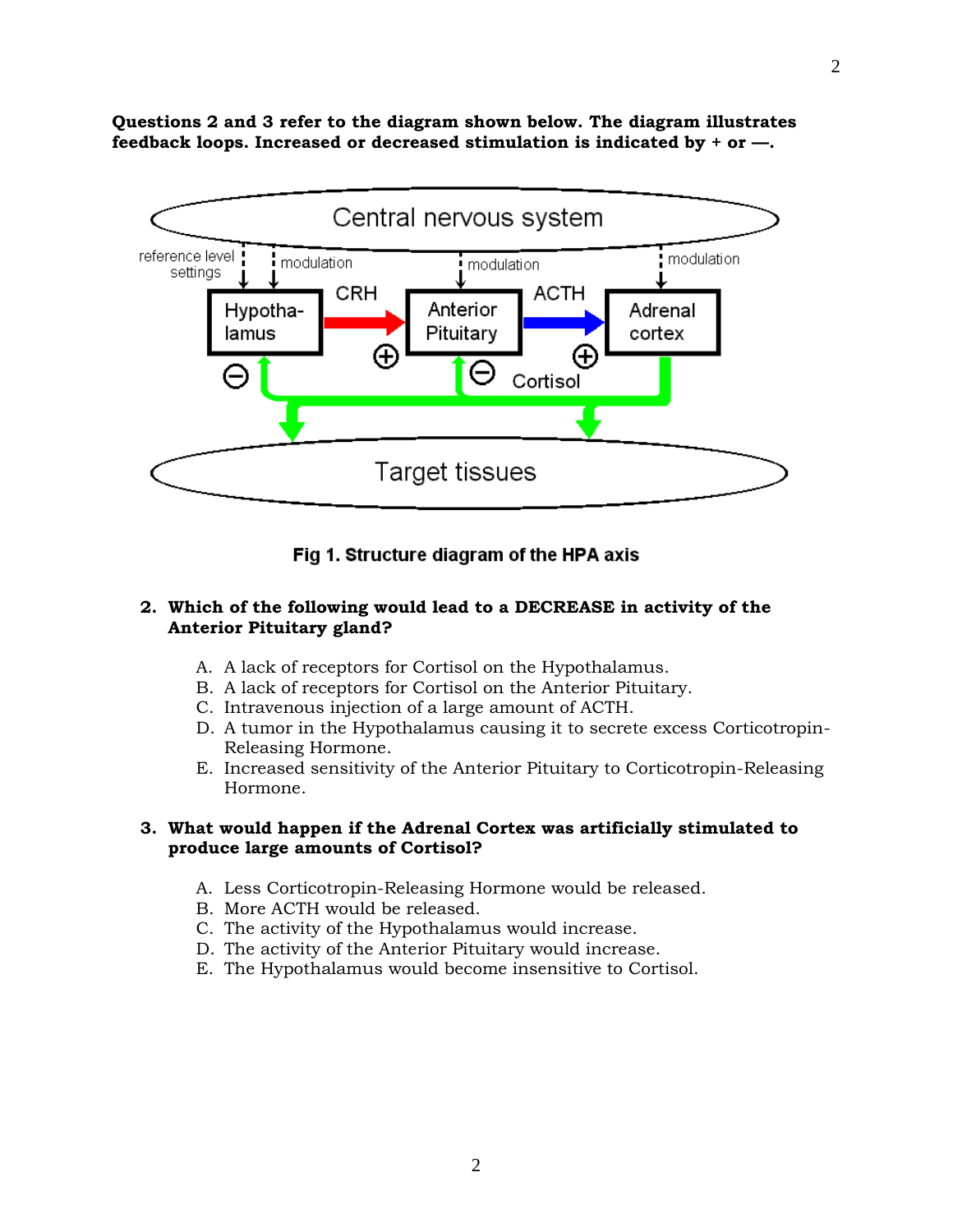## **4. When a four-cell** *Xenopus* **embryo is divided into ventral and dorsal halves, the half containing the Nieuwkoop center will develop:**

- A. ventralized features.
- B. as a normal embryo.
- C. without endoderm.
- D. only to the 8-cell stage.
- E. dorsalized features.

### **5. Insulin release results in all of the following physiological effects EXCEPT:**

- A. up-regulation of glucose transporters in liver cells.
- B. increased fat production from glycerol and fatty acids in adipose tissue.
- C. inhibition of glycogen phosphorylase.
- D. activation of glycogen synthase.
- E. decreased glycogen stores in liver cells.

## **6. All of the following are stimulated by the sympathetic nervous system EXCEPT:**

- A. increased heart rate.
- B. increased secretion of the sweat glands.
- C. dilation of the pupil.
- D. constriction of blood vessels.
- E. increased peristalsis in the gastrointestinal tract.

## **7. Concentration of urine is essential to the survival of many vertebrates. Which class of vertebrates would you expect does NOT use this mechanism for homeostasis?**

- A. Aves
- B. Lepidosauria
- C. Mammalia
- D. Osteichthyes
- E. Testudines
- **8. In the genetic pathway containing genes A, B, and C, gene A negatively regulates gene B, which in turn negatively regulates gene C. If a loss-offunction mutation were introduced into gene B, what would be the resulting effect on the expression of gene C?**
	- A. Decreased expression of gene C.
	- B. No effect on expression of gene C.
	- C. Changes in expression levels of gene C would be the same as those for gene A.
	- D. Increased expression of gene C.
	- E. Changes in expression levels of gene C would be the same as those for gene B.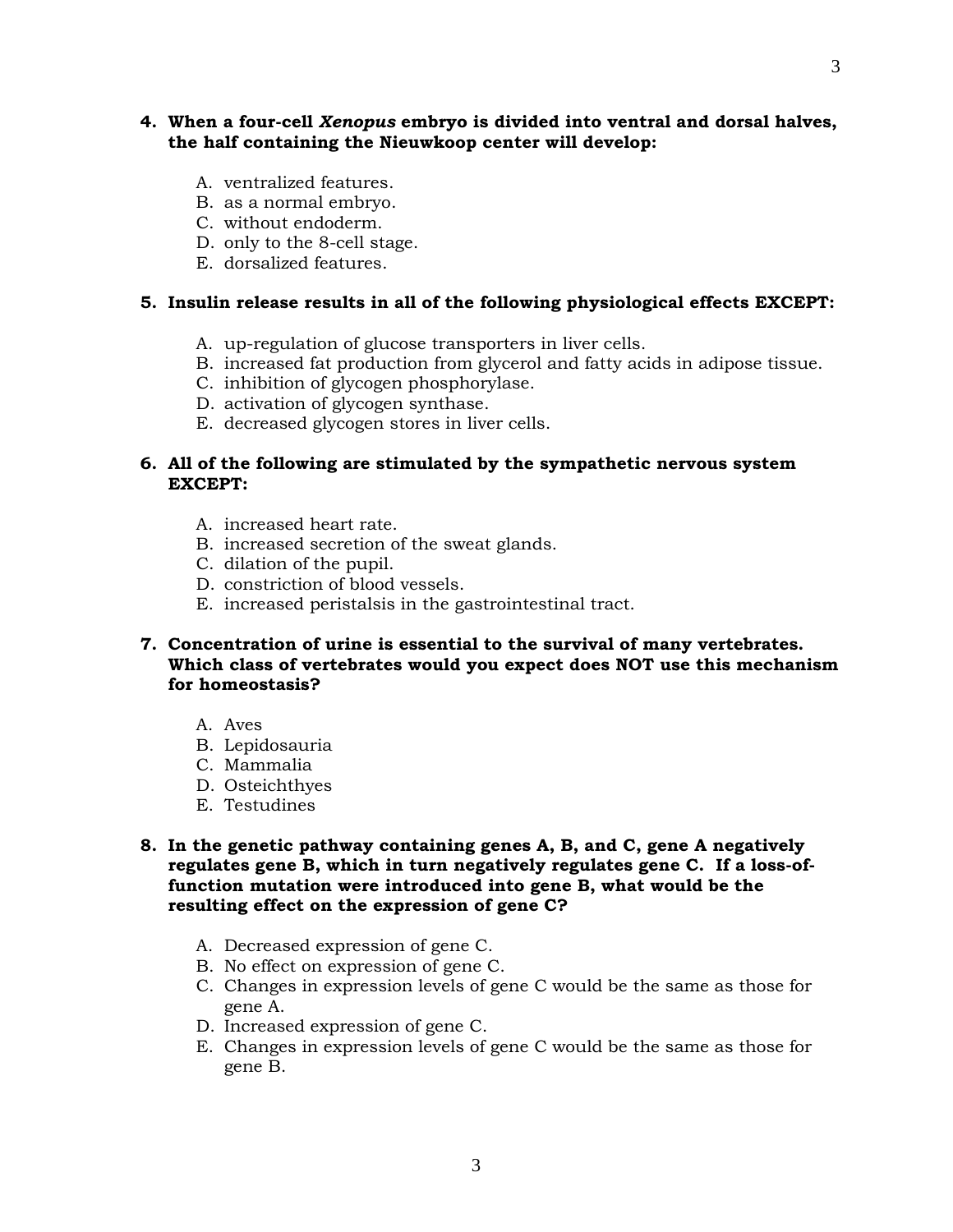- **9. In terms of the MN blood group, assume there are 72 people with the genotype MM, 96 people with the genotype MN, and 32 people with the genotype NN. What is the frequency of the M allele?**
	- A. 0.12
	- B. 0.32
	- C. 0.60
	- D. 0.72
	- E. 0.80
- **10. Certain amino acids are considered essential in an animal's diet because they cannot be produced within the organism. Which of the following cellular processes would be most IMMEDIATELY affected by a dietary deficiency in essential amino acids?**
	- A. Cell division
	- B. Cellular respiration
	- C. Translation of mRNA
	- D. Replication of DNA
	- E. Oxygen transport
- **11. Both insects and vertebrates have hinged jaws. While the jaws serve the same general purpose, they evolved from different structures in the two groups. Such a situation is an example of:**
	- A. punctuated equilibrium.
	- B. hybrid vigor.
	- C. homology.
	- D. divergent evolution.
	- E. convergent evolution.

### **12. Infection with** *Giardia* **can cause degeneration of the intestinal villi. Which of the following is most likely to occur following a serious** *Giardia* **infection?**

- A. An inability to produce insulin
- B. An increase in the rate of carbohydrate digestion
- C. A reduction in nutrient absorption from the small intestine
- D. A reduction in bile production and storage
- E. An increase in blood pressure

#### **13. A person is infected by a bacterial pathogen. Which of the following would be the typical physiological response to that infection?**

- A. B cell activation
- B. Cytotoxic T cell activation
- C. A decrease in body temperature
- D. Rapid mitotic division in cells in contact with the bacterium
- E. Release of interferon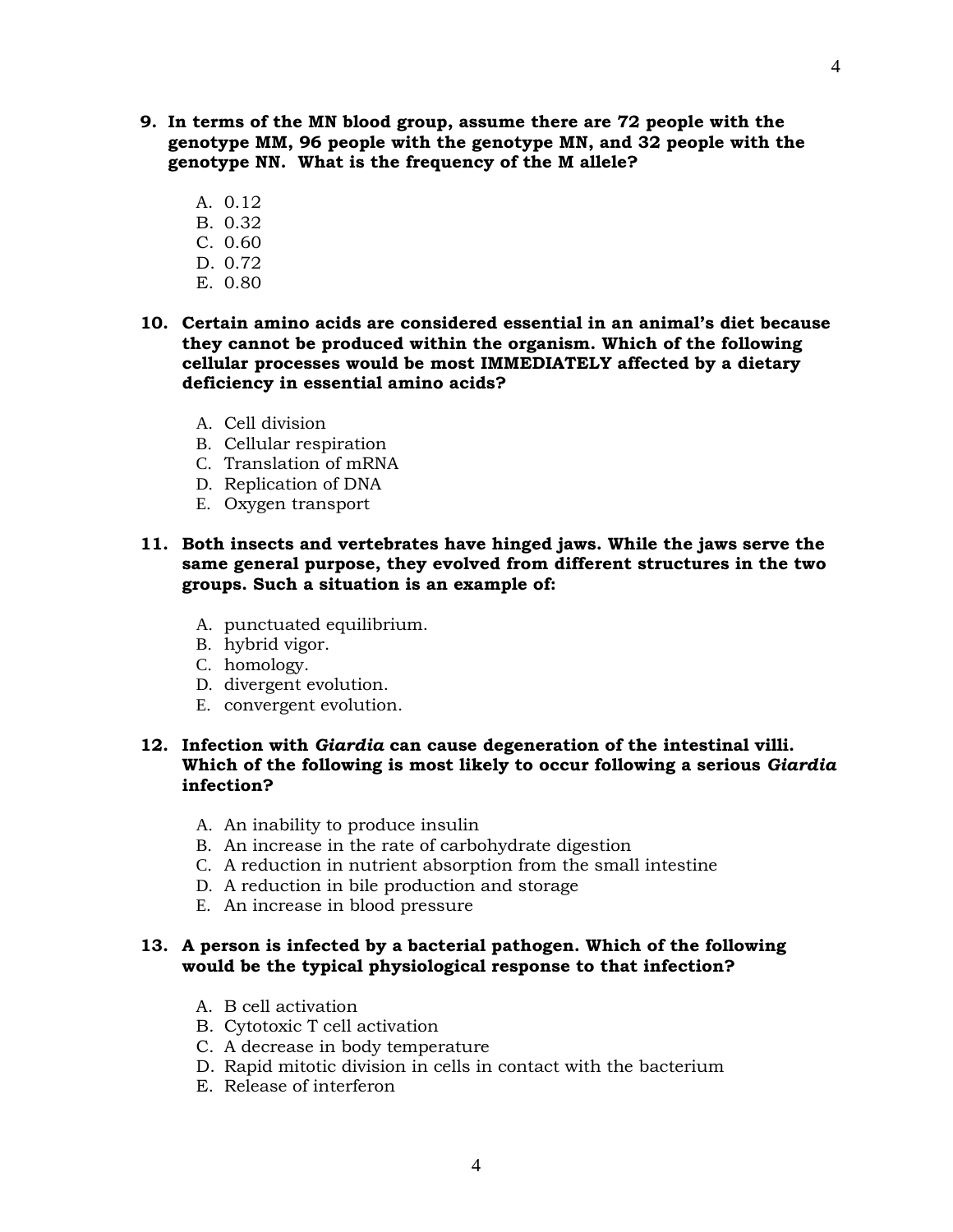5

- **I. Adipose cells II. Islet of Langerhans cells III.Plasma B cells IV. Red blood cells**
- A. I only
- B. III only
- C. I and II only
- D. II and III only
- E. I, II, III, and IV

## **15. How do polypeptides find their way from the site of synthesis on the cytoplasmic ribosome to the place of their destination in the peroxisome?**

- A. Without signals
- B. By specific transport along the cytoskeleton
- C. By specific carboxy-terminal targeting signals
- D. By specific vesicular transport
- E. By transport within the ER

## **16. Which of the following combinations have only primary walls in a mature plant?**

| А | Vessels members    | Meristematic cells | Parenchyma cells  |
|---|--------------------|--------------------|-------------------|
| B | Collenchyma cells  | Fibers             | Sieve tube member |
|   | Sclereids          | Collenchyma cells  | Sieve cells       |
|   | Meristematic cells | Tracheary elements | Collenchyma cells |
|   | Sieve elements     | Meristematic cells | Collenchyma cells |

## **17. A day in the sun will expose your skin to UV light. Which is NOT true about the resulting DNA damage/repair pathway?**

- A. UV exposure will cause single bonded cross-linked thymine-thymine dimers which severely distort the phosphate backbone.
- B. UV exposure will cause double bonded perpendicular thymine-thymine dimers which kink the phosphate backbone.
- C. Photolyase will repair DNA damage by using energy from UV light to break open thymine dimers.
- D. During replication of damaged DNA, a single base pair deletion will be found on the newly synthesized DNA strand opposite to the thymine dimer site.
- E. UV exposure only causes heritable mutation after the action of nucleotide excision repair machinery.

5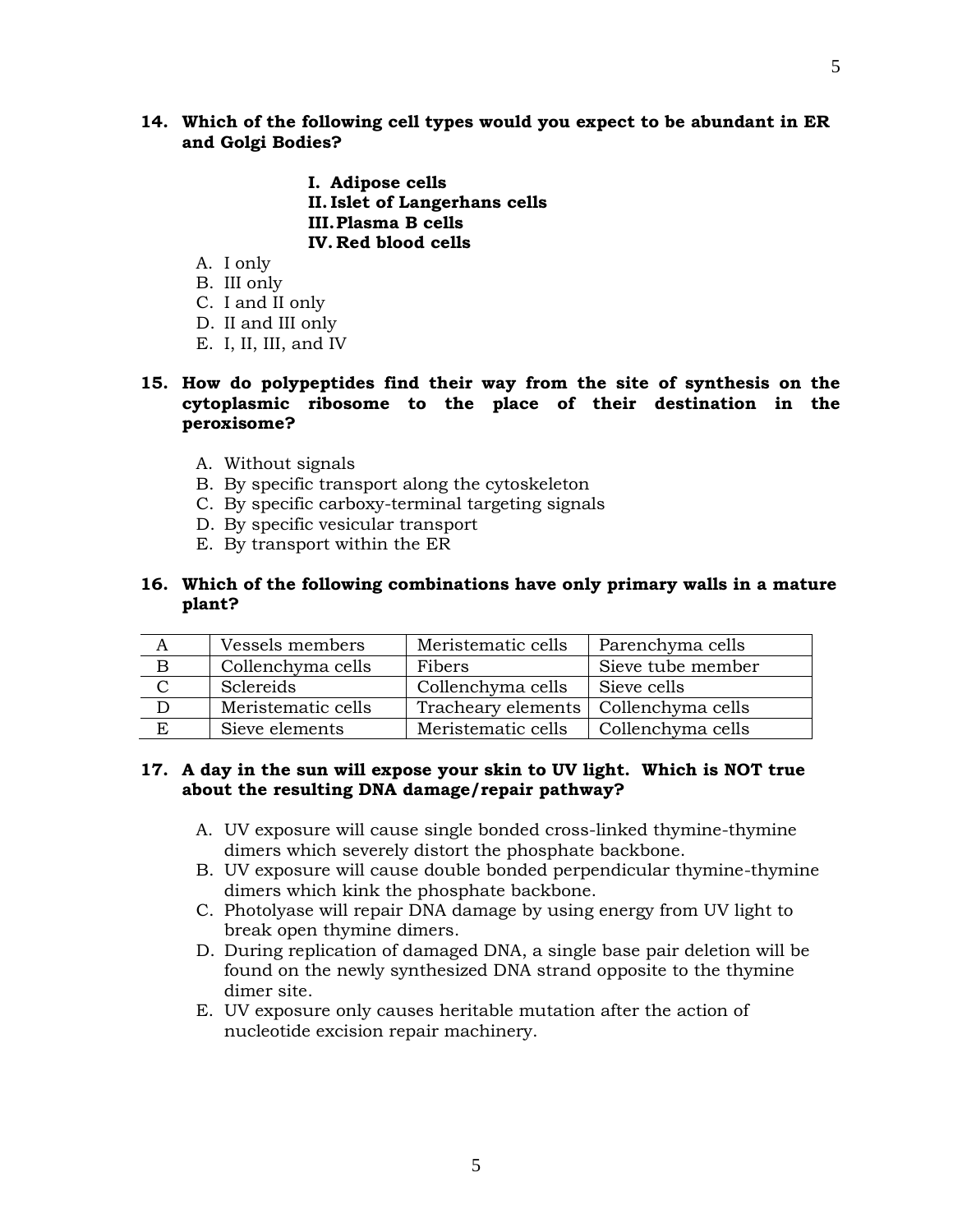**18. Three different genes (B, D, and W) are found on a small region of chromosome 1. Each gene has two alleles. In order to determine the recombination frequency between these three genes, sperm were isolated from a male heterozygous for all three genes. The male had all dominant alleles on his maternal copy of chromosome 1, but only recessive alleles on his paternal copy of chromosome 1. Each sperm was isolated individually and PCR amplified in the BDW region. The amplified products were spotted on a nitrocellulose membrane and radioactive allele specific probes were hybridized with the samples. The resulting audioradiograph is shown below where a dark spot indicates successful hybridization of the probe with the membrane.** 



Sample number

**What is the recombination frequency between B and W?**

- A. 1/4
- B. 1/3
- C. 1/2
- D. 5/6
- E. 1

#### **19. Which of the following is not an activity of DNA polymerase?**

- A. 5' to 3' endonuclease
- B. 3' to 5' endonuclease
- C. 5' to 3' exonuclease
- D. 3' to 5' exonuclease
- E. All are possible activities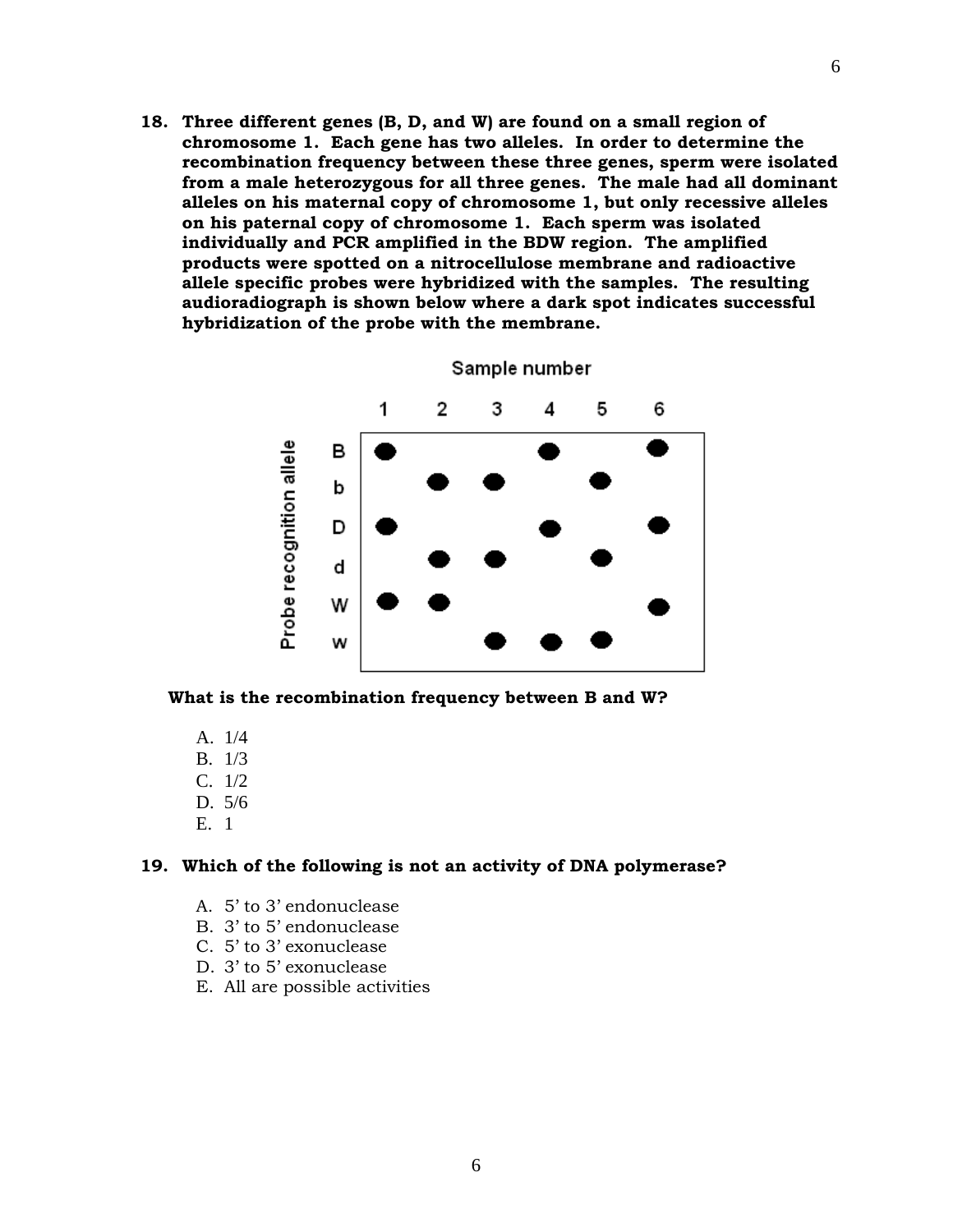**20. You order a degenerate probe designed from the following hemoglobin protein sequence:**

| $Trp -$    |            | $Gly - Lys -$ | $Val -$    | Asn |
|------------|------------|---------------|------------|-----|
| <b>TGG</b> | <b>GGC</b> | <b>AAA</b>    | <b>GTC</b> | AAT |
|            |            | $\mathbf{G}$  | т          |     |
|            |            |               |            |     |
|            | 7          |               | G          |     |

**How many different probe sequences would be returned to you? How many would be specific to your gene of interest?** 

- A. 64 total, 5 specific to gene
- B. 25 total, 5 specific to gene
- C. 64 total, 1 specific to gene
- D. 25 total, 1 specific to gene
- E. 32 total, 1 specific to gene
- **21. In a laboratory, stems and roots of different plants were sectioned and slides were produced. When putting the slides into a box, they became mixed up. Which of the following cross sections corresponds to a primary root of Magnoliopsida?**

| A             | Epidermis | Cortex           | <b>Bicollateral</b> | Pith                    |
|---------------|-----------|------------------|---------------------|-------------------------|
|               |           |                  | bundles             |                         |
| B             | Epidermis | Cortex           | Pericycle           | 4 xylem strands         |
|               |           |                  |                     | alternate with 4 phloem |
|               |           |                  |                     | strands                 |
| $\mathcal{C}$ | Periderm  | Secondary Phloem | Cambium             | Secondary Xylem         |
|               |           |                  |                     |                         |
| D             | Epidermis | Cortex           | Pericycle           | 20 xylem strands        |
|               |           |                  |                     | alternate with phloem   |
| E             | Epidermis | Sclerenchyma     | Scattered vascular  | Hollow pith             |
|               |           |                  | bundles             |                         |
|               |           |                  |                     |                         |

#### **22. In the Magnoliophyta, the nutritive function for growth of the pollen tube is performed by the:**

- A. body cell.
- B. endosperm
- C. megasporangium.
- D. megagametophyte.
- E. style.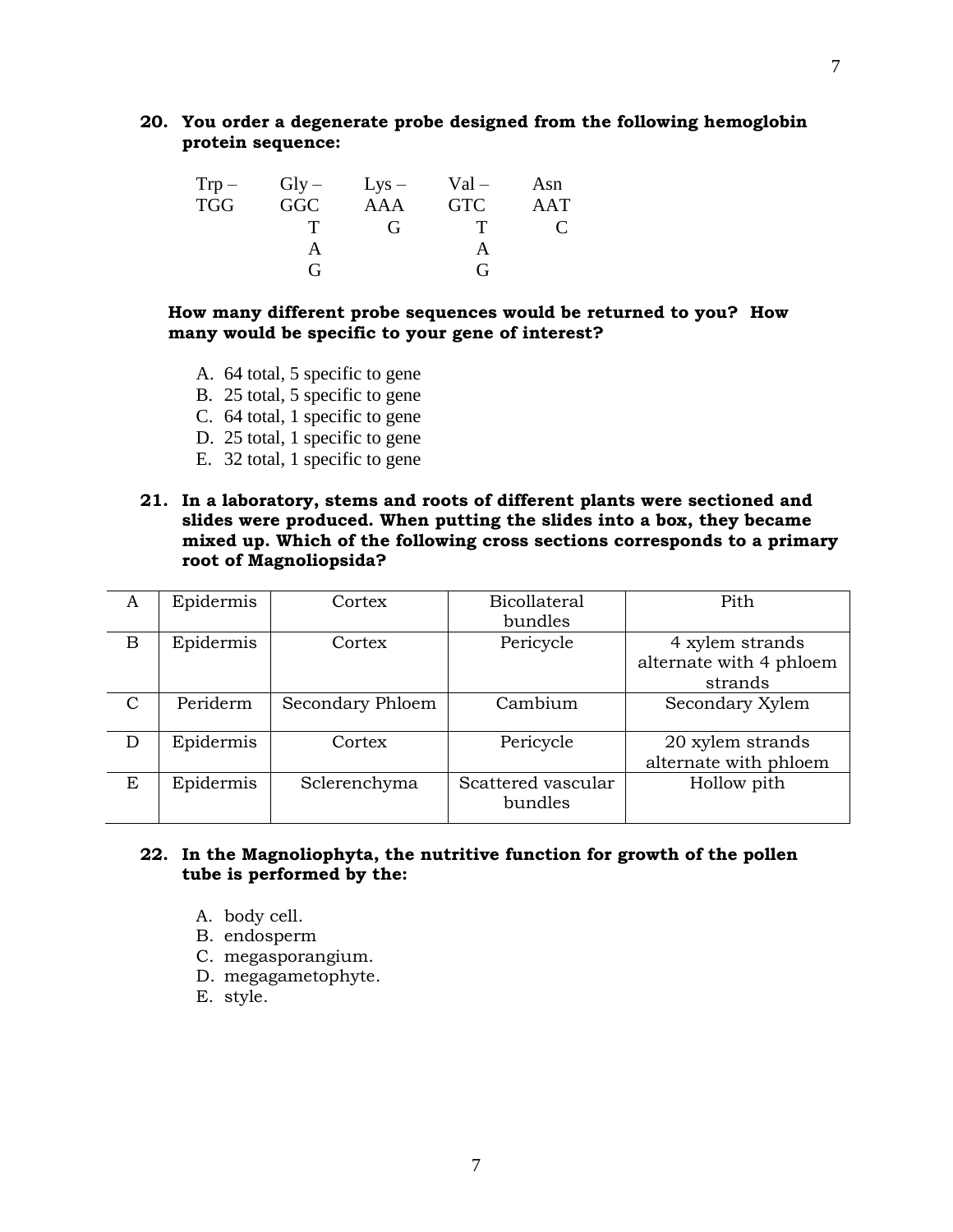**Questions 23-24 refer to the following information and figure. You identify a mutant protein of transferrin. You purify both mutant and wildtype transferrin from two separate bacterial cell lines. You run two SDS-PAGE gels with identical samples and develop one with Coomassie Blue (Safe Blue). You follow a western blot and development procedure on the other gel using a primary antibody to transferrin that conjugated to a fluorescent molecule.** 



#### **23. What is the approximate molecular weight of mutant transferrin?**

- A. About 180 KDa
- B. About 130 KDa
- C. About 300 KDa
- D. About 90 KDa
- E. Impossible to determine from the information provided.

#### **24. Which of the following reasons most likely explains why the transferrin band in lane 2 is darker than the band in lane 3?**

- A. The mutant band in lane 3 is not transferrin.
- B. The fluorescent compound binds more efficiently to wild-type transferrin than to mutant transferrin.
- C. Mutant transferrin has a similar, but not identical epitope to the primary antibody.
- D. You added too much fluorescent antibody in lane 2.
- E. There is less mutant transferrin than wild-type transferrin.

#### **25. Which taxon has the largest number of species within its circumscription?**

- A. Liliopsida
- B. Magnolia
- C. Magnoliaceae
- D. Magnoliidae
- E. [Magnoliopsida](http://www.csdl.tamu.edu/FLORA/Wilson/tfp/tfpe1s95.html#q17#q17)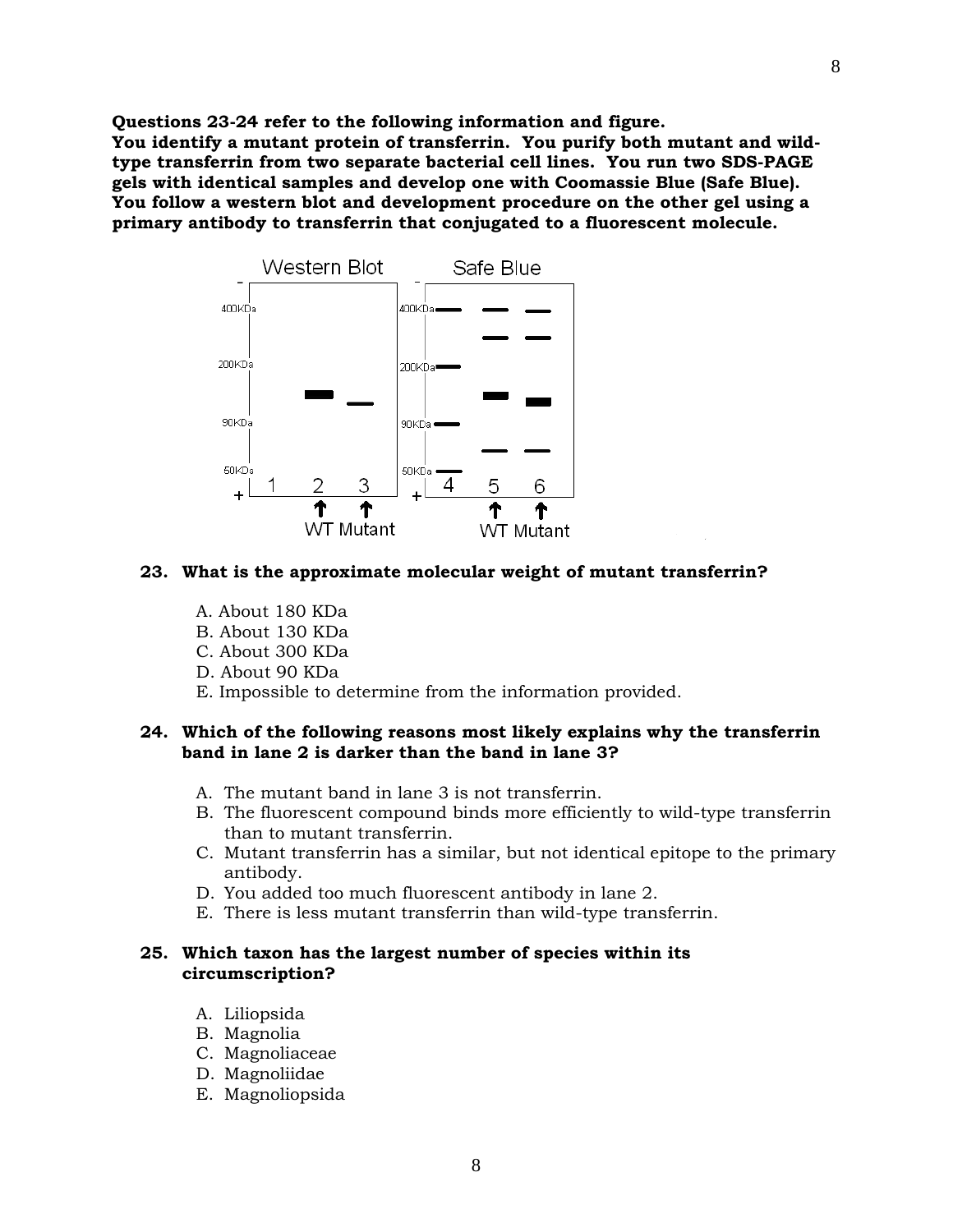- **26. A plant population that reproduces annually was found on a remote oceanic island. Two flower-color variants are present, red and blue. Flower color is known to be a monogenic trait. The frequencies of the two flower colors were observed annually over a ten year period. It was noted the proportion of plants with blue flowers steadily declined each year. From these data, it may reasonably be concluded that:**
	- A. the increased frequency of red-flowered plants was a result of genetic drift.
	- B. migration of red-flowered plants into the population was the most likely cause of the observed change.
	- C. mutation occurred more frequently in red-flowered plants than in blueflowered plants.
	- D. blue-flowered plants had a lower genetic fitness than the red-flowered plants.
	- E. red-flowered plants were capable of crossing with other red-flowered plants or with blue-flowered plants but blue-flowered plants could only cross with other blue-flowered plants.

#### **27. Uniformatarianism is part of the intellectual foundation that Darwin used to develop his theory of evolution. What was this idea?**

- A. Natural processes today are the same as they have always been.
- B. All species evolved from a uniform ancestor.
- C. All creatures have a uniform genetic code.
- D. All natural processes change at a uniform rate over time.
- E. All creatures have uniform rates of mutation.

#### **28. All known organisms transcribe genetic information into protein molecules via the same genetic code. This finding strongly supports the hypothesis that:**

- A. there is only one possible way to encode information in a macromolecule.
- B. the earliest macromolecules probably arose when lightning struck an oxygen-free atmosphere.
- C. all organisms are descended from a single common ancestor.
- D. the genetic code will never be broken.
- E. life arose at many different times in many different ways.

#### **29. Sugars are converted to sucrose and transported out of leaf cells. Some of that sucrose is transported into the roots where it moves into root cells. In these cells it is converted to starch by which of the following organelles?**

- A. Peroxisomes
- B. Lysosomes
- C. Glyoxysomes
- D. Mitochondria
- E. Plastids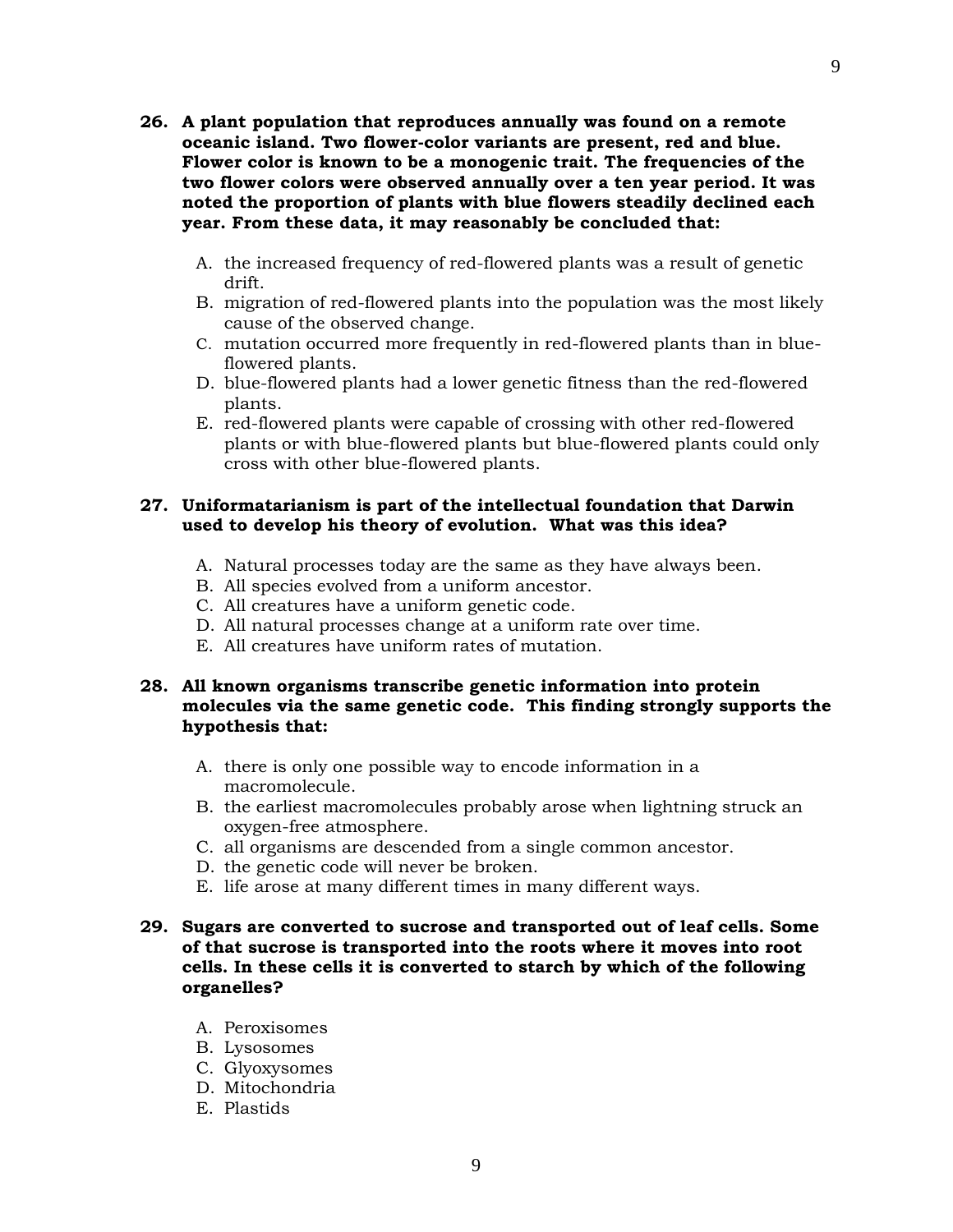- **30. You find a small isolated group of flowering plants, all of which have red flowers. When you conduct literature research on the plant you find it can produce either red or white flowers, with red being completely dominant to white. You therefore conclude that the parents of the plants you found could have had which of the possible genotypes for flower color?**
	- A. AA , AA
	- B. AA, Aa
	- C. Aa, Aa
	- D. AA, aa
	- E. All of the above are possible.

#### **31. Of the following statements that compare and contrast the processes of mitosis and meiosis, which is (are) biologically appropriate?**

- A. Both mitosis and meiosis reduce ploidy by half.
- B. Daughter cells in mitosis are generally genetically identical to parental cells, whereas daughter cells in meiosis are generally different from parent cells.
- C. The primary significance of these two processes is that mitosis generally results in daughter cells having the same number of chromosomes as the parent cell, whereas meiosis generally reduces the chromosome number by half as compared to the parent cell.
- D. Both B and C are appropriate.
- E. All of the above are appropriate.

## **32. Some C<sup>4</sup> plants have decreased photorespiration and efficient photosynthesis and thus:**

- A. increase stomatal openings and thereby increase water loss.
- B. decrease stomatal openings and thereby reduce water loss.
- C. increase stomatal openings and thereby increase leaf temperature.
- D. decrease stomatal openings the thereby reduce leaf temperature.
- E. increase stomatal openings and thereby increase the rate of transpiration.

#### **33. It is thought that in the phloem of certain plants, companion cells provide metabolic energy for the transport of substances into and out of the sieve tube cells. Which of the following statements would best support this assumption? There is (are):**

- A. an abundance of rRNA in the sieve-tube members.
- B. no plasmodesmata between sieve-tube members and companion cells.
- C. low rates of respiration in companion cells.
- D. an abundance of mitochondria in companion cells.
- E. low rates of translocation at low temperatures.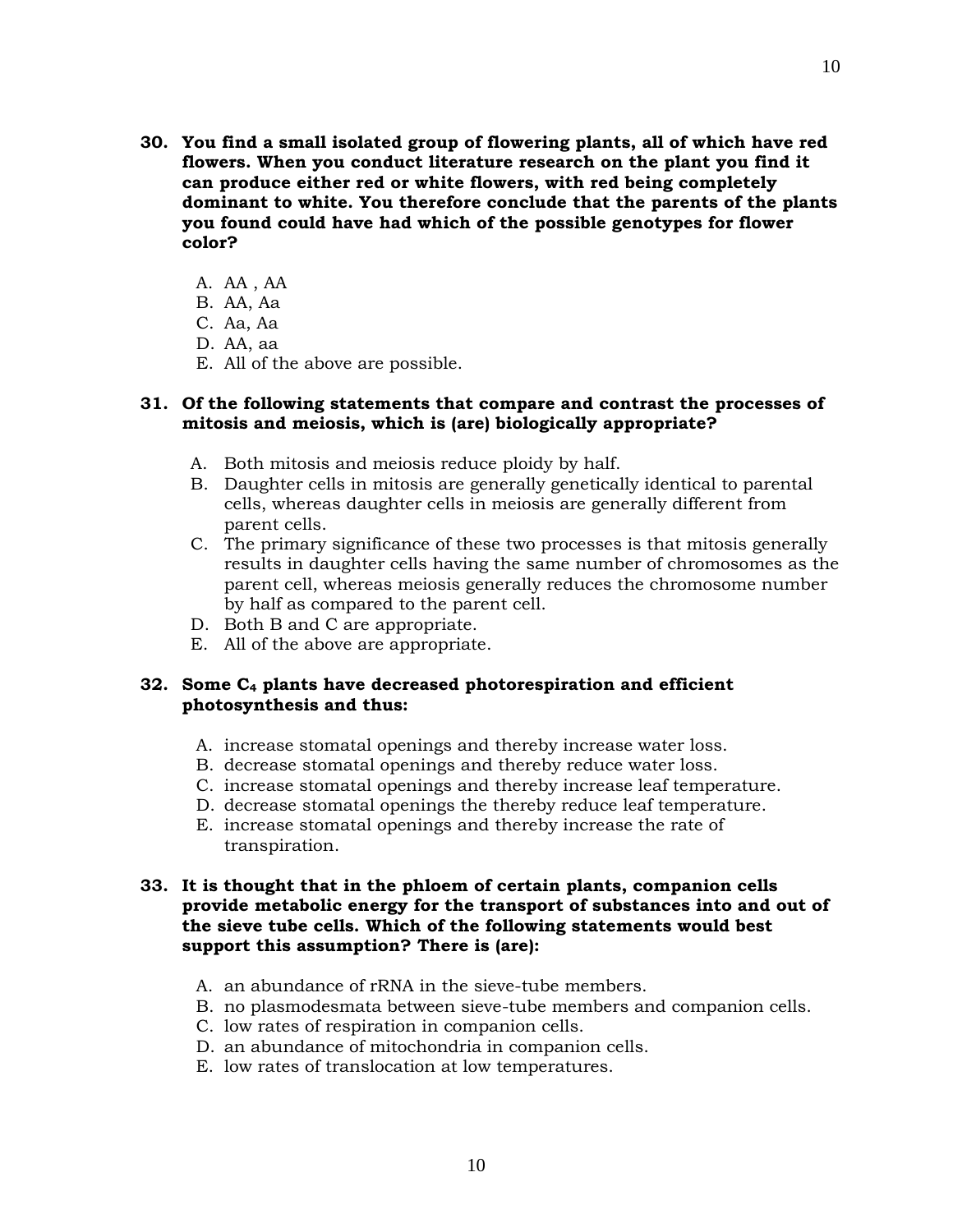- **34. Which of the following accurately describes the sigmoid growth curve typical of controlled population growth restricted by density-dependent factors?** 
	- A.  $dN/dt = rN$
	- B.  $dN/dt = rN (K-N)/K$
	- C.  $dN/dt = Ne^{rt}$
	- D.  $N_t = N_0 e^{rt}$
	- E.  $N_t = rN (K-N)/K$
- **35. Emigration rate of lemmings was 5% when the population was 10/ha. After the population rises to 20 lemmings/ha, the emigration rate most likely will be:**
	- A. 0
	- $B. < 1\%$
	- $C. 5%$
	- D. 10%
	- $E. > 10\%$

## **36. For populations that exhibit \_\_\_\_\_\_\_\_\_\_ population growth, maximum harvesting yield is achieved when \_\_\_\_\_\_\_\_\_\_\_\_\_\_\_\_\_.**

- A. exponential, population growth rate is highest
- B. logistic, the population reaches its carrying capacity
- C. logistic, population growth rate is highest
- D. logistic, population growth rate is proportional to the population's size
- E. exponential, the population reaches its carrying capacity

## **37. Various adaptations appeared in animals in their migration to land. In the ancestor common to modern reptiles, birds and mammals, which of the following traits appeared for the first time?**

- A. Protostomic development
- B. Tetrapod limbs
- C. Amniotic eggs
- D. Lungs
- E. True jaws

#### **38. Some populations are characterized by the presence of balanced polymorphism. This condition may be maintained by all of the following EXCEPT:**

- A. Balancing selection
- B. Natural selection
- C. Disruptive selection
- D. Directional selection
- E. Frequency-dependent selection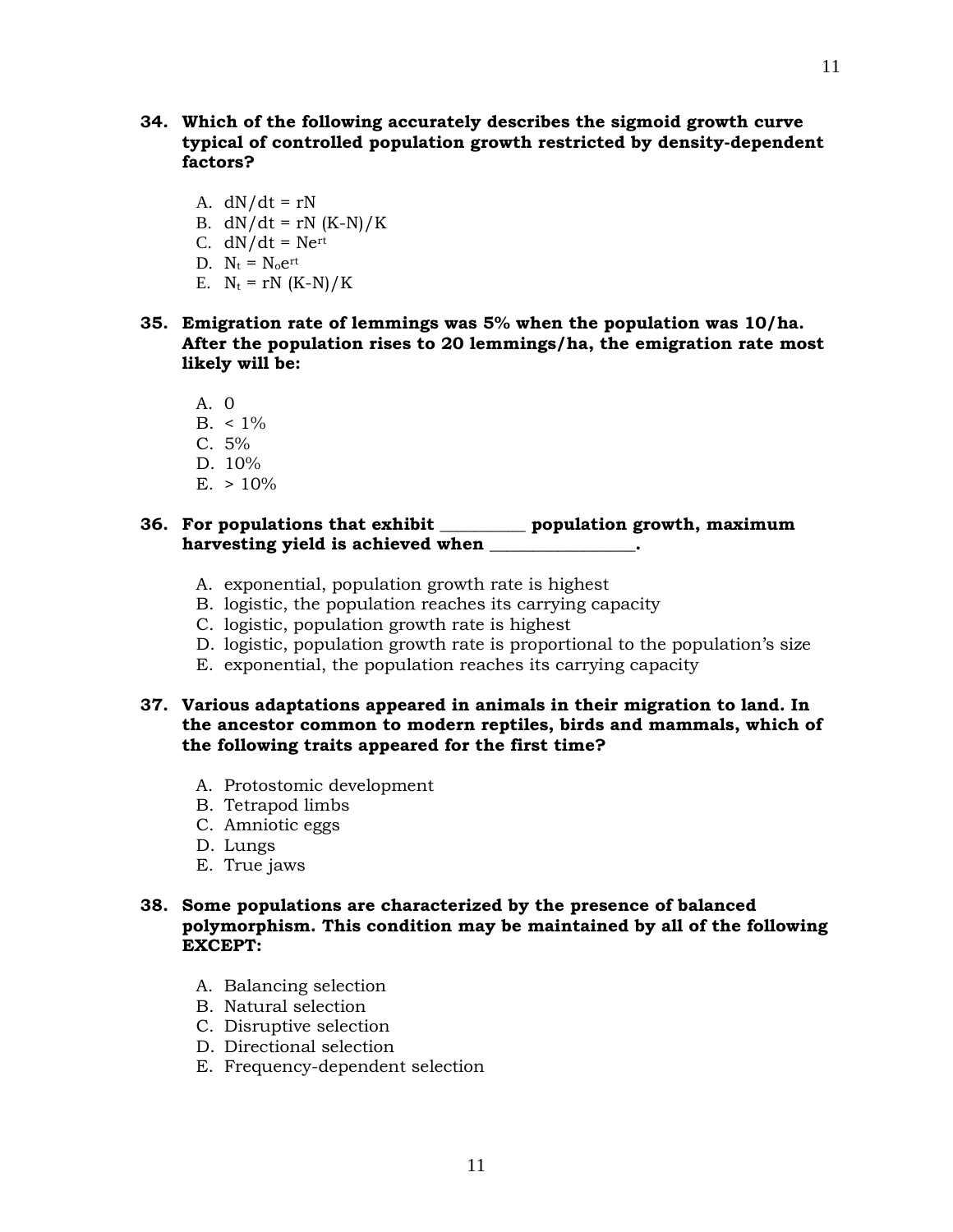- **39. Alleles** *A* **and** *a* **in a population conform to Hardy-Weinberg equilibrium. Recessive individuals for this trait represent 16 of each 100 individuals. What is the most common genotype in this population?**
	- A. AA
	- B. Aa
	- C. aa
	- D. A
	- E. a

## **40. Which of the following plant groups is now extinct?**

- A. Seed ferns
- B. Lycopods
- C. Horsetails
- D. Tree ferns
- E. Hornworts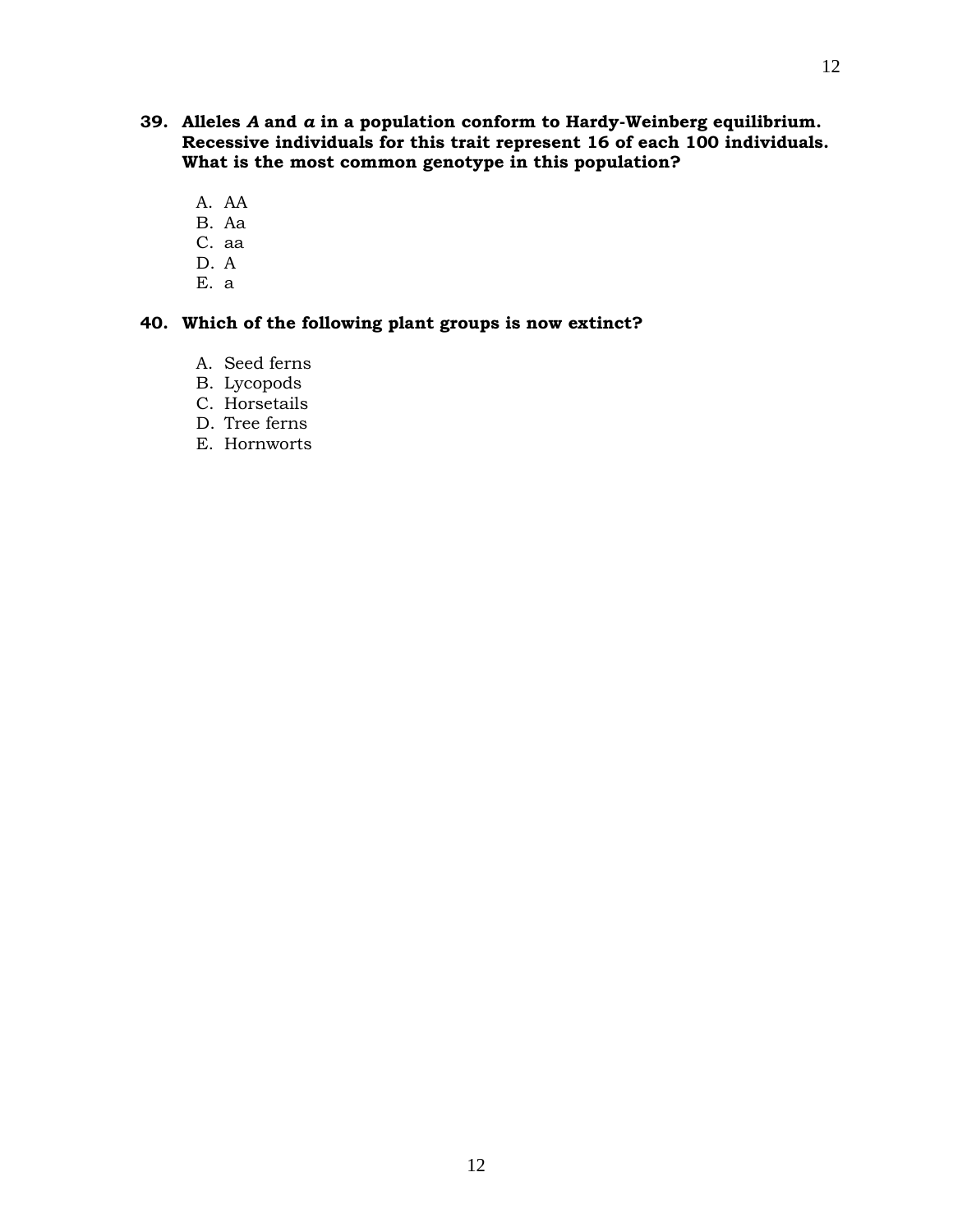## **2008 SEMIFINAL EXAMINATION PART B**

**FOR QUESTIONS 41-116, USING THE INFORMATION PROVIDED AND YOUR OWN KNOWLEDGE OF BIOLOGY, DETERMINE WHETHER THE STATEMENTS ARE ACCEPTABLE (A) OR UNACCEPTABLE (B). EACH QUESTION WILL HAVE A VALUE OF ONE-HALF POINT.**

**Of the following statements (41-44) concerning Sertoli cells, indicate if the statement is acceptable (A) or unacceptable (B).** 

**41. They are located in the testis.**

**42. They react to endocrine signals.**

- **43. They react to autocrine signals.**
- **44. They contain tight junctions.**

**(Questions 45-48) The Aba family has a history of a recessive hereditary disease known to be caused by a large deletion on chromosome 17. Janet Aba is a carrier of the disease. She marries Joey Kea and they want to determine whether or not Joey is a carrier before starting a family. Which of the following are acceptable screening methods the diagnostic center could employ to determine Joey's genotype at this position (A) and which would not be an acceptable screening method (B)?** 

- **45. UV light absorbance of DNA samples**
- **46. DNA sequencing of erythrocytes**
- **47. Gel electrophoresis on acrylamide of DNA fragments**

**48. Direct sequencing of amplified chromosome 17 DNA**

**(Questions 49-52) Determine whether or not each of the following is an acceptable statement concerning HIV. Acceptable (A) or Unacceptable (B)** 

**49. HIV binds to receptors on human leukocytes.**

**50. The HIV genome encodes for its own reverse transcriptase.**

**51. Death from HIV (and ultimately AIDS) is caused by progressive loss of B-cells.**

**52. The best HIV drug targets are in the viral coat proteins, because they are the least susceptible to mutation.**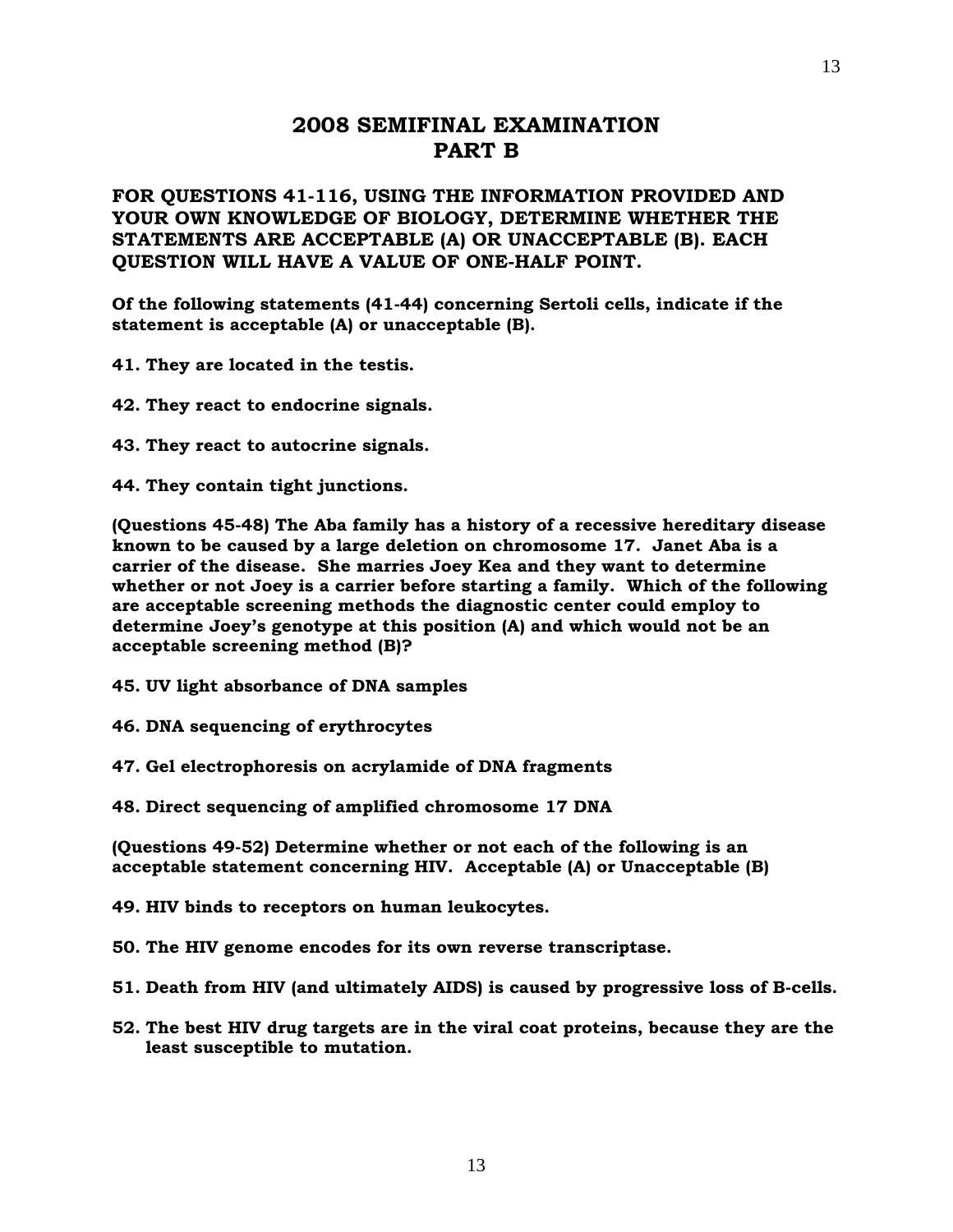**(Questions 53-56) Of the following statements, which would be acceptable (A) for why primase incorporates RNA primers onto the replicating DNA? Mark all unacceptable statements as B.**

- **53. DNA polymerase can only start adding nucleotides to a molecule containing a 2' hydroxyl.**
- **54. RNA primers allow the DNA polymerase to bind to begin replication.**
- **55. The 2'hydroxyl of RNA functions as a signal indicating that this newly synthesized region has not been proofread.**
- **56. RNA is synthesized in the 3' to 5' direction allowing DNA to be synthesized in the 5' to 3' direction.**

**(Questions 57-59) The following diagrams indicate a piece of DNA (the circular region), a gene (the boxed region), and a primer set (the arrows). Which of the following represents a PCR primer set that would completely amplify the gene? Acceptable (A) or Unacceptable (B)** 



- **57. Set A would completely amplify the gene**
- **58. Set B would completely amplify the gene**
- **59. Set C would completely amplify the gene**

**(Questions 60–62) Cloning by hybridization often involves finding a gene implicated in a human disease by complementing the human gene with a homologous yeast gene. With that in mind, which classes of genes may be cloned in the hybridization method? Acceptable (A) or Unacceptable (B)** 

**60. The gene responsible for sickle cell anemia.**

**61. The gene responsible for congenital nystagmus.**

**62. The gene responsible for phenylketonuria.**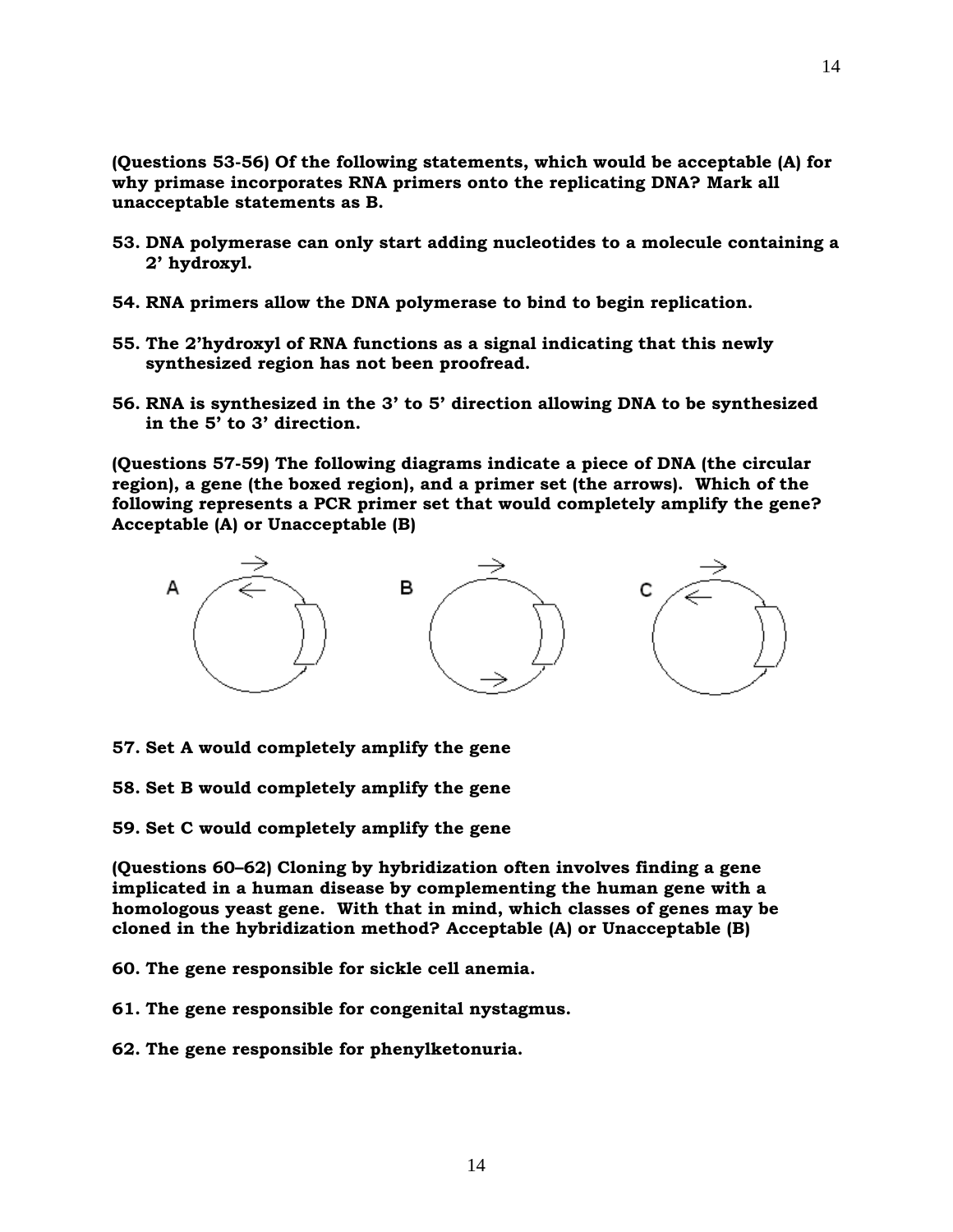**(Questions 63– 65) Which of the following sequences would be recognized by a restriction enzyme? Acceptable (A) or Unacceptable (B)** 

**63. TATATA**

**64. TAAAAT**

**65. TTTAAA**

**(Questions 66– 68) Which of the following is (are) part of RNA processing and synthesis? Acceptable (A) or Unacceptable (B)** 

**66. Polyadenylation**

**67. Transport to the nucleolus**

**68. Catalytic function of small nuclear RNA**

**(Questions 69–71) Which of the following is (are) necessary component(s) of an effective cloning vector? Acceptable (A) or Unacceptable (B)** 

- **69. Multiple cloning site**
- **70. Intrinsic ligase**
- **71. An origin of replication**

**(Questions 72–76) You perform a dissection of a pig and a chicken and discover that both have four-chambered hearts. You logically and correctly assume that: Acceptable (A) or Unacceptable (B)** 

**72. early mammals possessed feathers.**

**73. birds and mammals belong to the same class.**

- **74. birds and mammals are closely related in an evolutionary sense.**
- **75. birds and mammals had a common ancestor with a four-chambered heart.**
- **76. all vertebrates have four-chambered hearts.**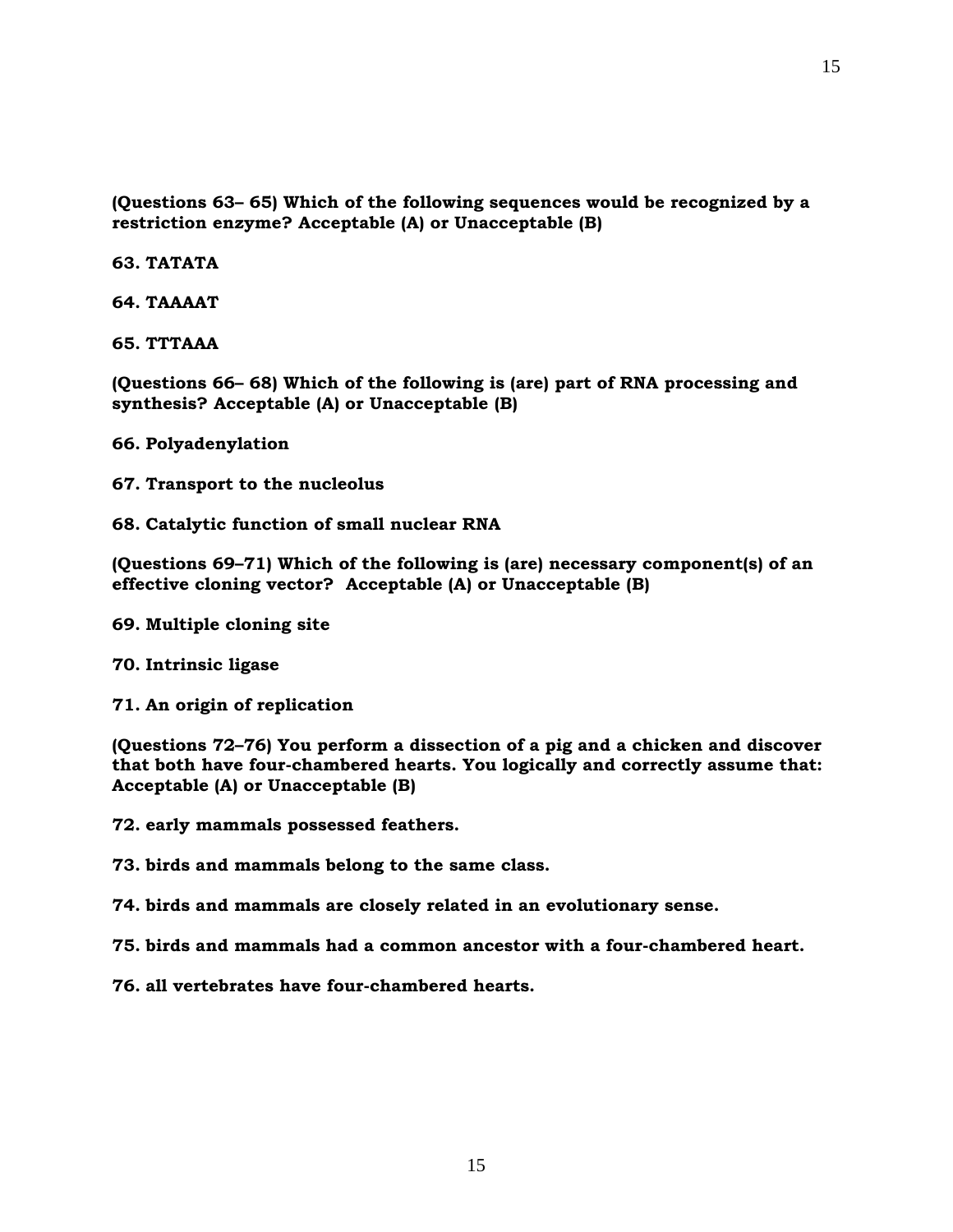**(Questions 77-81) Mycorrhizae: Acceptable (A) or Unacceptable (B)** 

**77. may transfer nutrients from one plant to another.**

**78. growth depends on nutrients obtained from the plant.**

**79. permit plants to survive in phosphorus-poor soil.**

**80. increase the absorptive surface of plants.**

**81. form nitrogen-fixing nodules on the roots of plants.**

**(Questions 82-84) Certain Ecologists state that evidence supports the following generalizations: 1) producers are limited by competition for resources, 2) primary consumers (herbivores) are limited by predation, and 3) secondary consumers (carnivores) are limited by food. If these concepts of limiting factors are accepted, then you would expect to find evidence for competitive exclusion in which of the following trophic levels? Acceptable (A) or Unacceptable (B)** 

**82. Producer**

**83. Herbivore**

**84. Carnivore**

**(Questions 85–88) Rapidly changing habitats generally are favorable to: Acceptable (A) or Unacceptable (B)** 

**85. small organisms.**

**86. K-selected species.** 

**87. species which reproduce numerous times in their lives.** 

**88. organisms which practice exploitative competition.**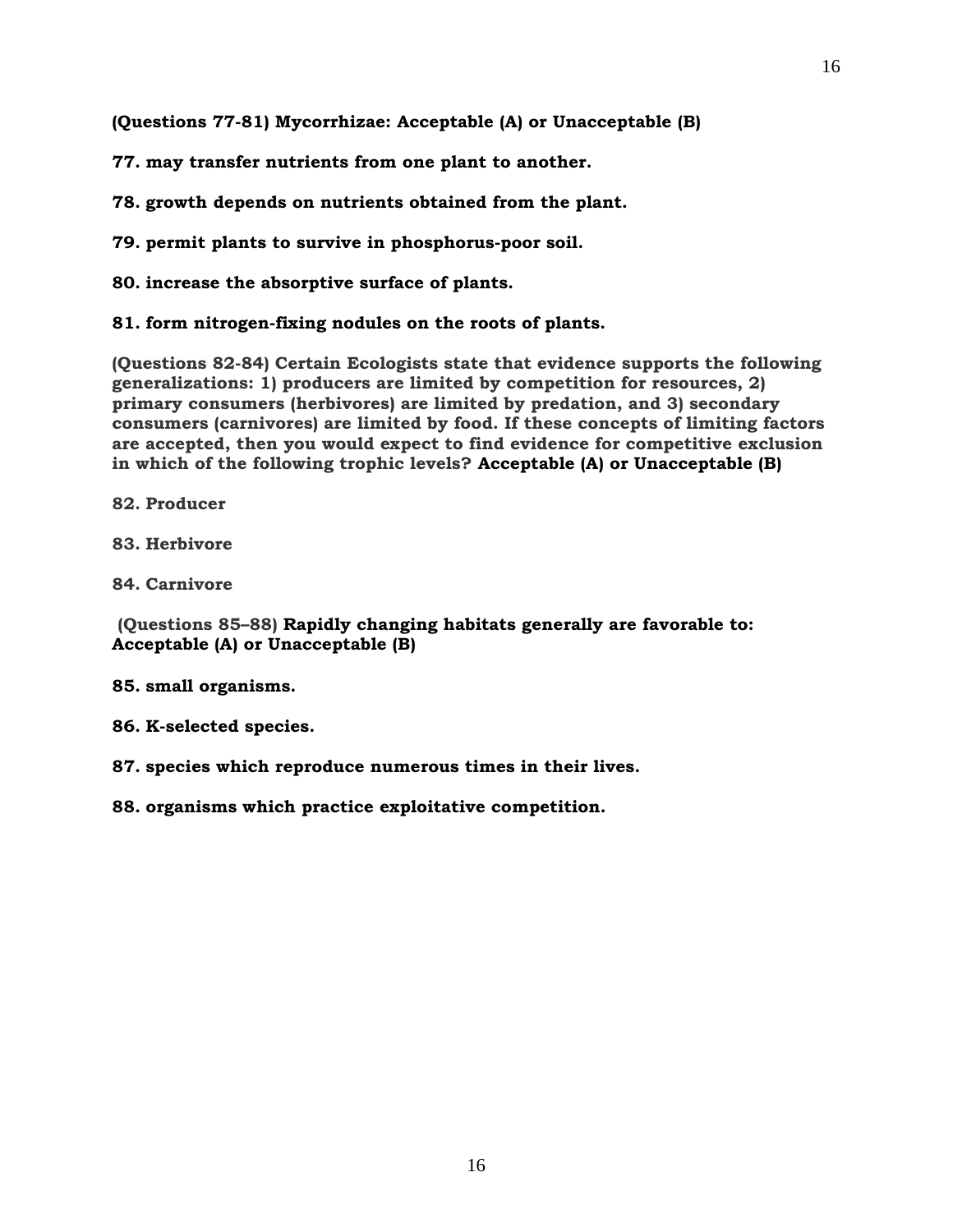**(Questions 89–91) Important controls on the ultimate outcome of competition between species pairs that have recently come together include: Acceptable (A) or Unacceptable (B)** 

**89. the initial number of competitors in each species.** 

**90. timing of the arrival of the members of the pair.** 

**91. physical environment.** 

**(Questions 92–95) Which of the following provide(s) evidence for the "intentionality" of primate alarm calls? Acceptable (A) or Unacceptable (B)** 

**92. Calls are made when a predator is spotted.**

**93. Individuals are more likely to call when their offspring are present.**

**94. Males are more likely to call when females are present.**

**95. Calls are made even when the individual is alone.**

**(Questions 96–99) Which one of the following is (are) a characteristic(s) typical of mollusks? Acceptable (A) or Unacceptable (B)** 

**96. Mantle**

**97. Regulative development**

**98. Radula**

**99. Trochophore larva**

**(Questions 100–108) In plant systematics, three lines of evidence may be useful in determining relationships; xylotomical (wood anatomy), embryological and palynological. Match these three with the level for which they are most useful. Acceptable (A) or Unacceptable (B)** 

**Xylotomical:**

**100. Order**

**101. Family**

**102. Genus**

**Embryological:**

**103. Order**

**104. Family**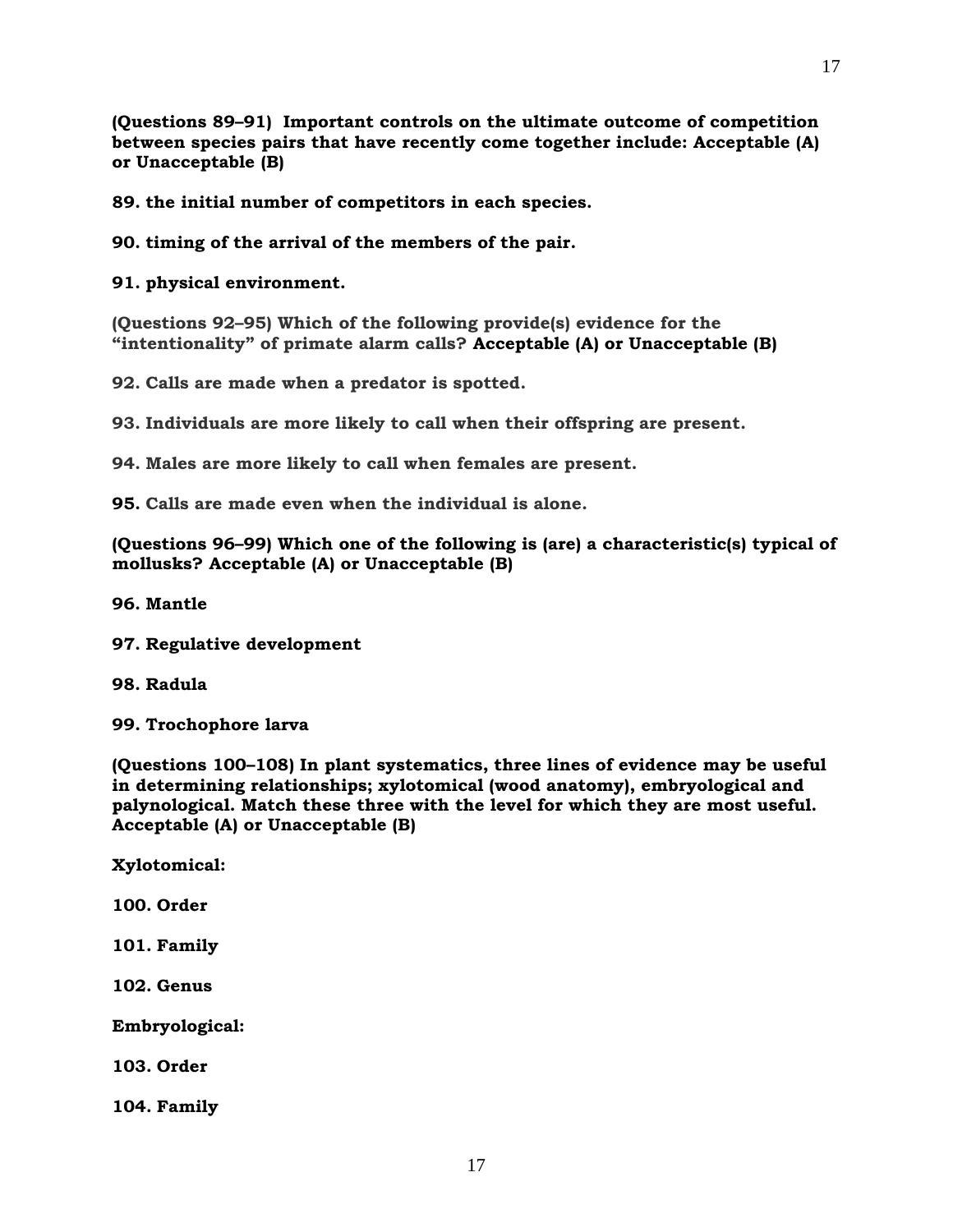**105. Genus**

**Palynological:**

**106. Order**

**107. Family**

**108. Genus**

**(Questions 109–113) The following pedigree is representative of a family with a history of Mickey Mouse syndrome, a disease causing the affected individual to speak with a high squeaky voice. Based on the pedigree shown, which of the following are possible modes of inheritance assuming complete penetrance and no spontaneous mutation? Acceptable (A) or Unacceptable (B)** 



**109. Autosomal dominant**

**110. Autosomal recessive**

- **111. X-linked dominant**
- **112. X-linked recessive**
- **113. Mitochondrial inheritance**

**(Questions 114-116) Ammonia is produced in freshwater fish during metabolic processes. Indicate for each of the following statements which is (are) acceptable (A) and which is (are) unacceptable (B) explanations for why elevated ammonia levels are dangerous to the organism.** 

**114. Ammonia can substitute for a potassium ion in ion-exchange mechanisms.**

- **115. Ammonia can adversely affect amino acid transport.**
- **116. Ammonia can cause a decrease in body pH which can adversely affect the tertiary structure of proteins.**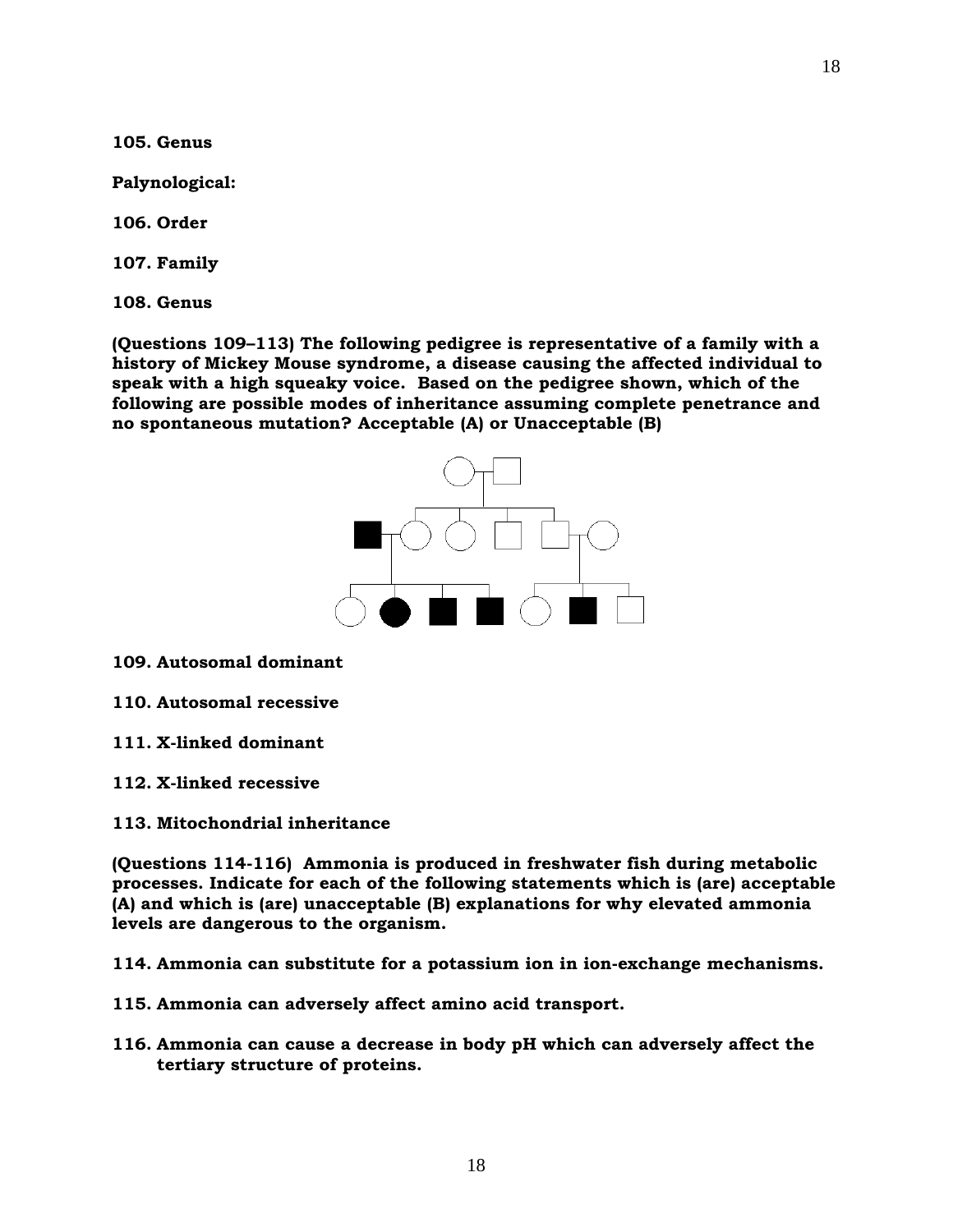**FOR QUESTIONS 117-121 MARK ALL CHOICES THAT APPLY. EACH QUESTION HAS A POINT VALUE OF 1, BUT ALL APPROPRIATE CHOICES MUST BE INDICATED TO RECEIVE CREDIT.**

**For Questions 117-119, match the structures indicated on the diagram below with their appropriate description amongst the statements that follow. Answers may be used once, more than once, or not at all. Please mark ALL answers that apply.**



- **117. Muscular contractions inside this (these) organ(s) assist in childbirth.**
- **118. Structures inside this (these) organ(s) produce estrogen in response to release of LH and FSH from the pituitary gland.**
- **119. Human embryonic development occurs in which organ(s).**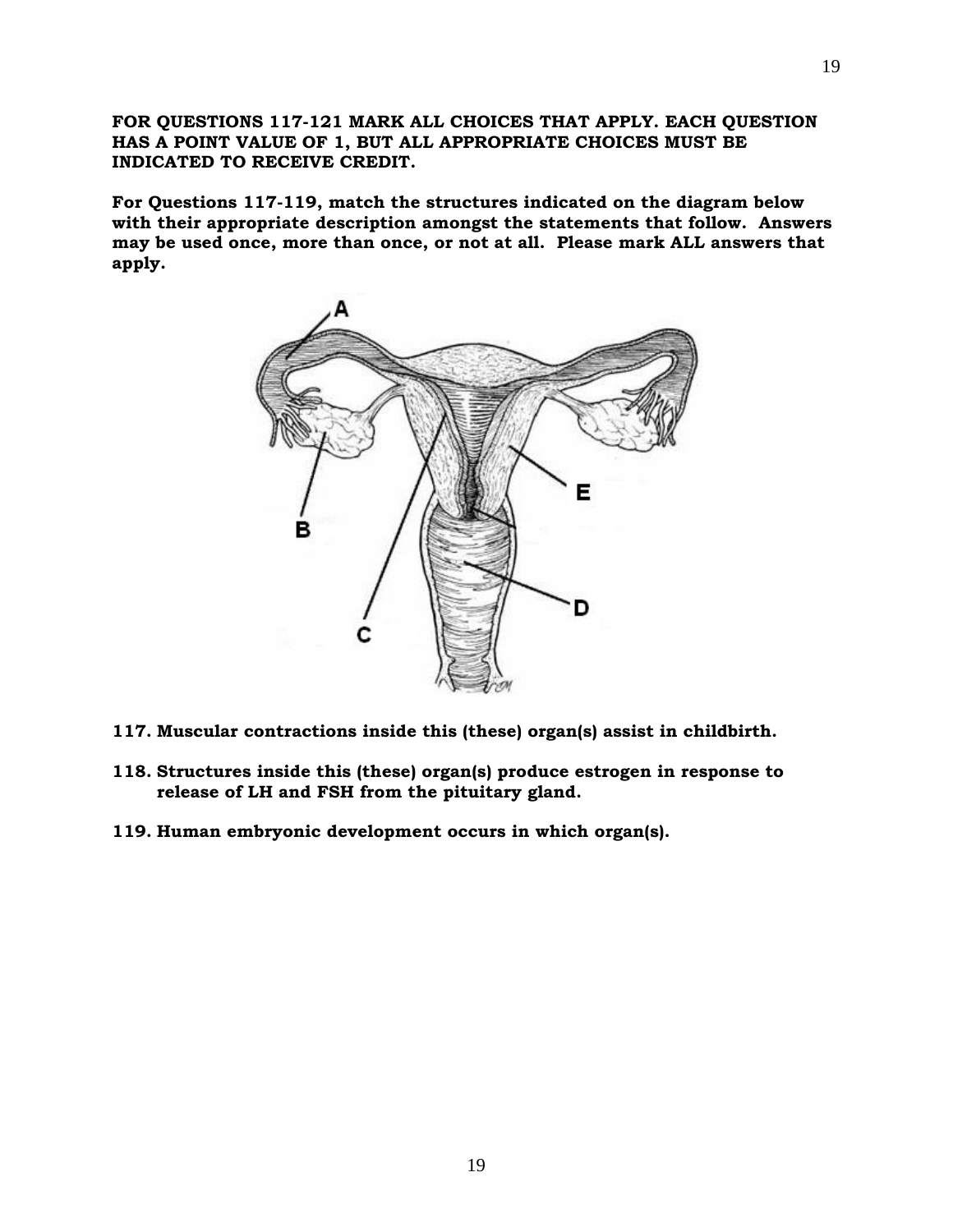- **120. Consider an autosomal recessive disease with an incidence of 1/10,000 in the general population of 100,000. Your best friend comes to you very upset because he has just taken a screening test for this disease and gotten a positive result. He is convinced he is a carrier, despite having no family history of the disease. You try to reassure him, but he says, "Don't bother. The Clinic said this test has 98% sensitivity and 90% specificity. With that level of sensitivity, it must be correct!" What is the chance your friend is NOT a carrier?**
	- **A. 2%**
	- **B. 10%**
	- **C. 20%**
	- **D. 49%**
	- **E. 83%**
- **121. Which of the following structures or group of cells found in earthworms has similar functions to the liver of vertebrates?**
	- **A. Typhlosolis**
	- **B. Coelomocytes**
	- **C. Chloragog (chloragogue, chlorogogen)**
	- **D. Cells that line the inner surface of the small intestine**
	- **E. Calcium gland cells**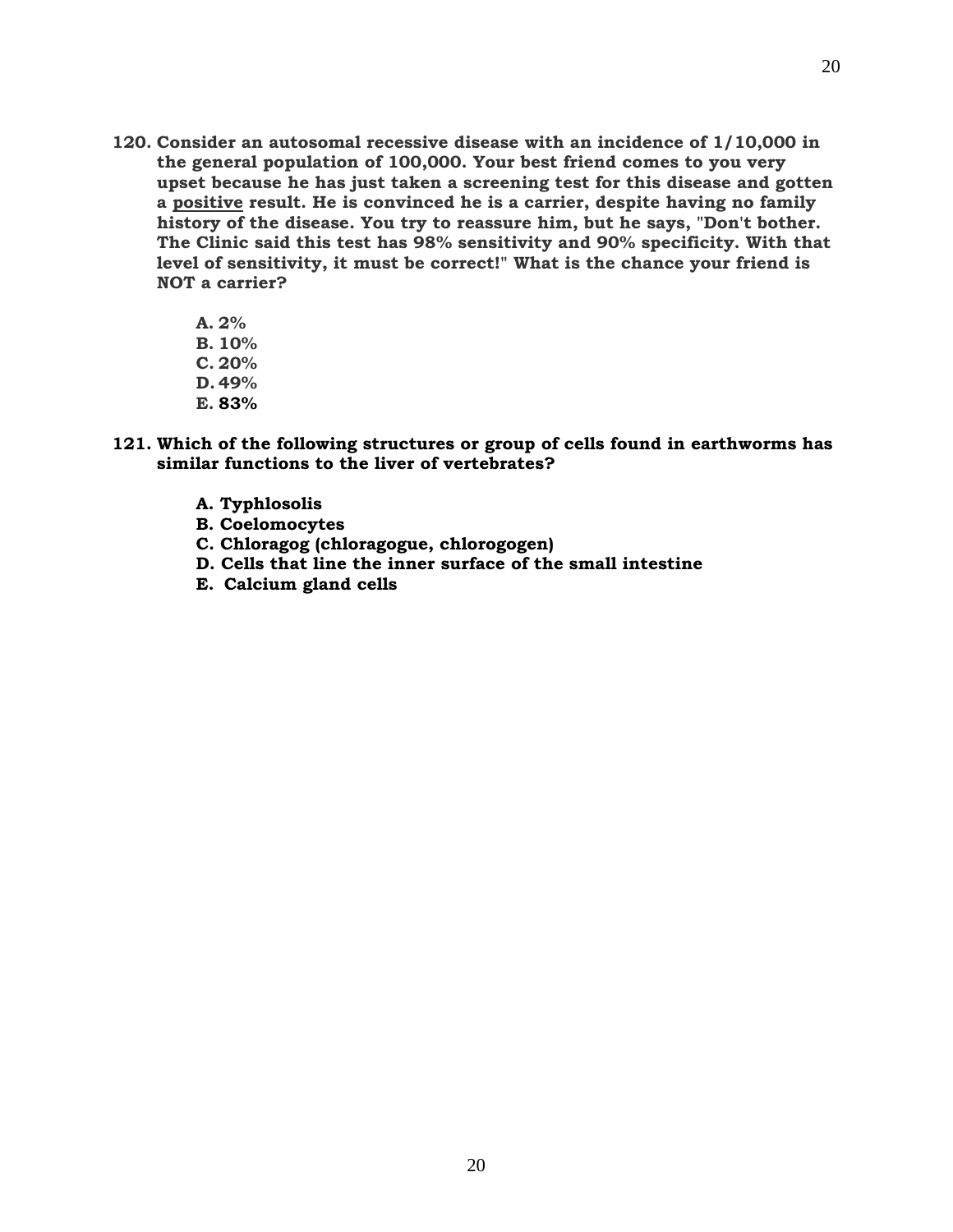## **2008 SEMIFINAL EXAMINATION PART C**

**1. During the isolation of DNA, SDS may be used to dissolve the phospholipid membrane of the bacterial cells. List two other functions of SDS in molecular biology.** (4 points)

a. <u>\_\_\_\_\_\_\_\_\_\_\_\_\_\_\_\_\_</u>

- **b.**  $\blacksquare$
- **2. You are studying the TRA gene in humans. The TRA gene is thought to be responsible for the migration behavior observed in chimps. After many weeks of cloning and isolating TRA to its coding sequence, you decide to put the coding sequence into a plasmid known as pUC.16. This pUC.16 plasmid is known to express high levels of recombinant protein and has an Amp<sup>R</sup> gene for ease of selection. The plasmid is shown below.**

**The version of TRA you now have is flanked on both ends by BamHI and AluI cut sites and a diagram of it is given below. Assume there are no other relevant cut sites in this gene.** (7 points)



**PvuII: 5'- CAG\*CTG-3' HindIII: 5'- A\*ACGTT-3' BamHI: 5'-G\*GATCC-3' EcoRI: 5'-G\*AATTC-3' AluI: 5'-AG\*CT-3'**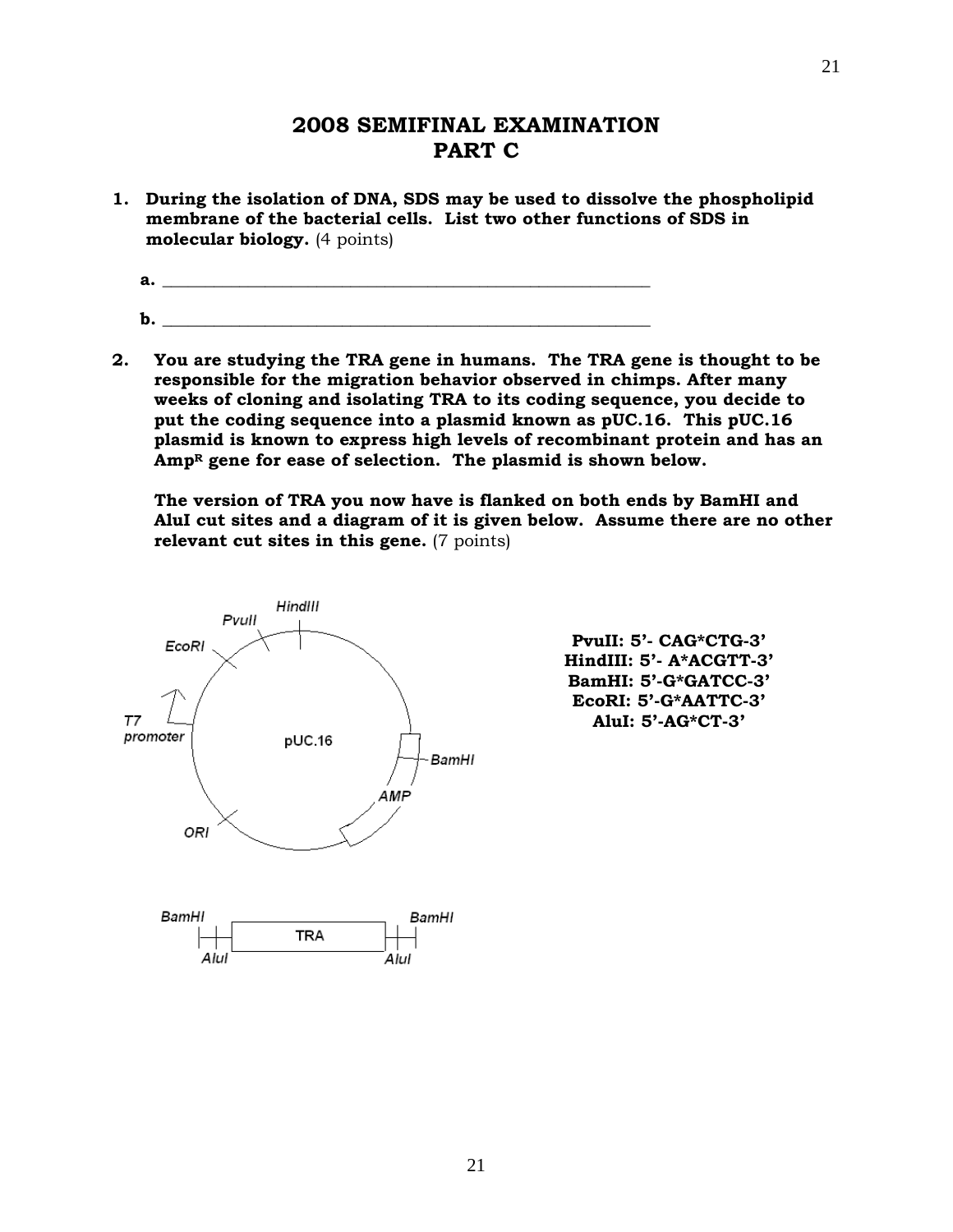**a. Describe the procedure you would use to create a unique plasmid that has TRA under the control of the T7 promoter. NOTE: The plasmid must be functional in the capacity of a cloning vector and this procedure may require multiple steps.**

**You successfully clone TRA and place it under the control of an inducible promoter pUC.16. You transform the construct into bacterial cells. You add a compound that induces expression of cloned TRA and then decide to detect expression levels of induced TRA.**

- **b. Of the following methods, circle those that you could use to quantify mRNA expression levels of TRA. (Circle all that apply.)**
	- 1. RT-PCR
	- 2. Microarray analysis
	- 3. RNAi
	- 4. Shot gun sequencing
	- 5. Western blot analysis

#### **c. After you add your inducer, you realize that you want to restore basal level expression of TRA in your cells. Which of the following methods would reduce or eliminate TRA expression? (Circle all that apply.)**

- a. Adding TRA-specific antibodies to your cells.
- b. Adding TRA-specific siRNA to your cells.
- c. Adding TRA-specific repressor protein.
- d. Removing the TRA protein
- e. Removing the inducer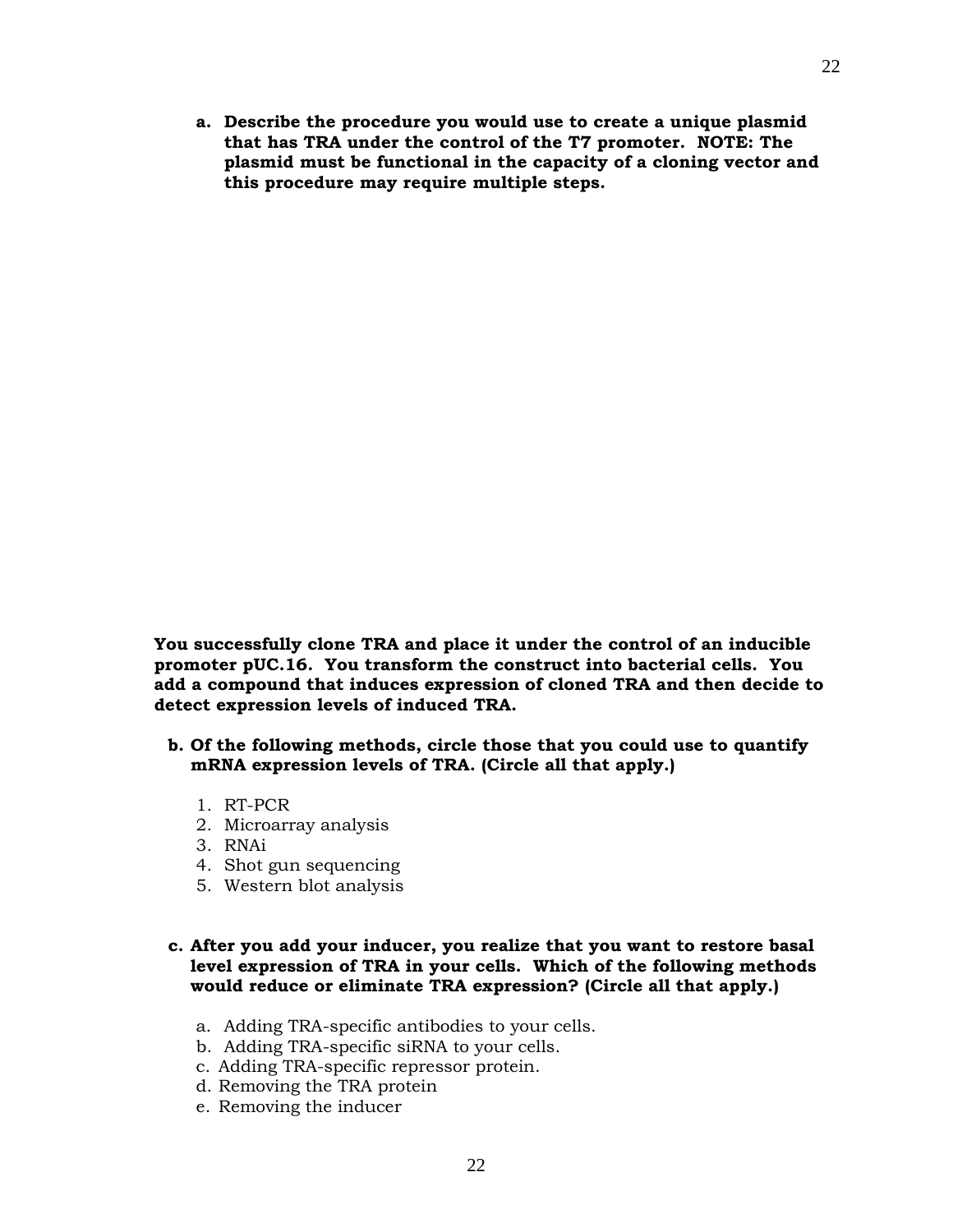## **3. Some mammals have the capability to digest cellulose.** (5.5 points)

**a. Compare and contrast the fore-gut and hind-gut approaches to cellulose digestion employed by these mammals. Include an example of which mammals use each approach.** 

**b. Can humans digest cellulose? (Yes or No) Why or why not?**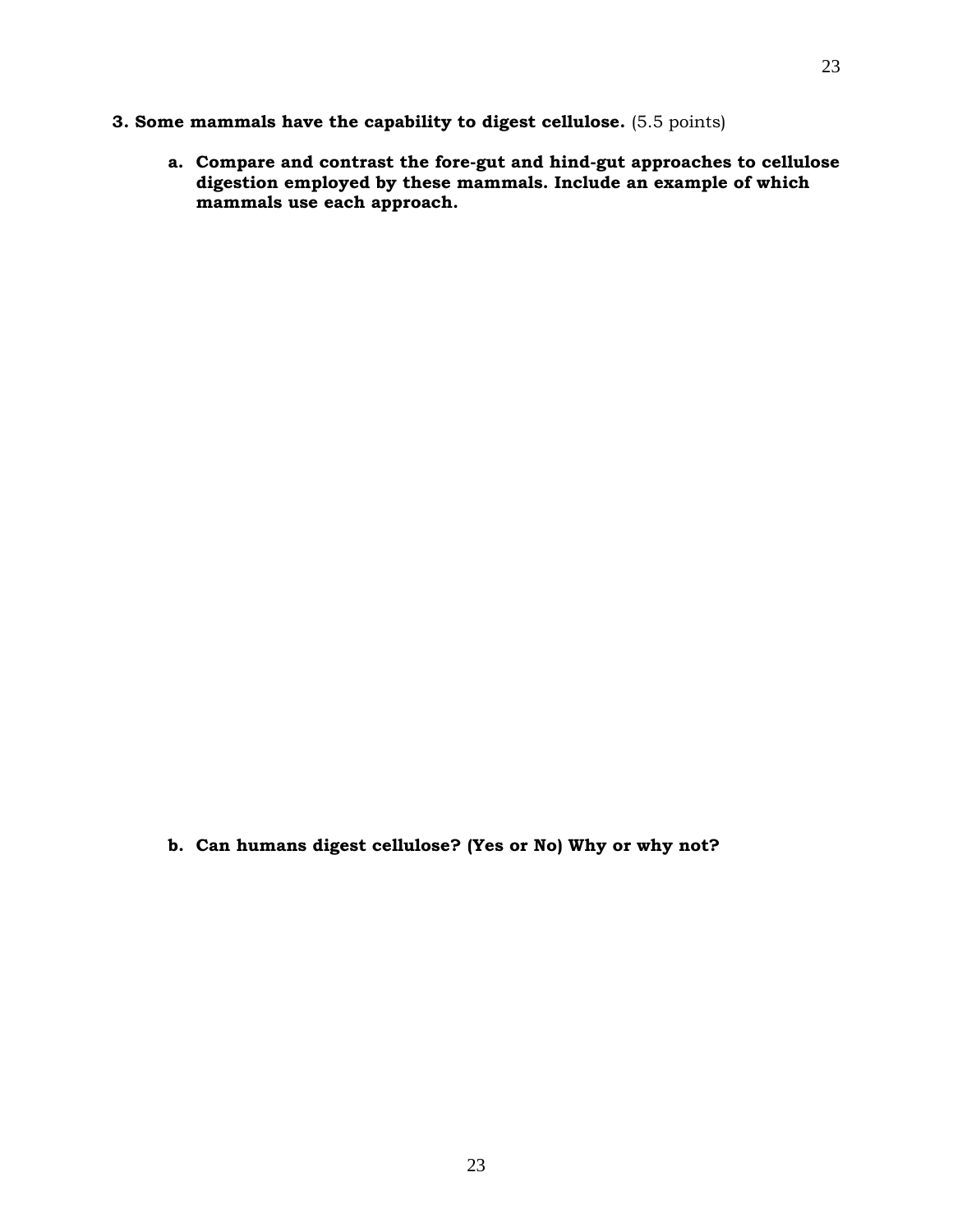**4. There are a variety of glands in mammals. Provide a general system for classifying these glands and discuss the general characteristics of each group.**  (3 points)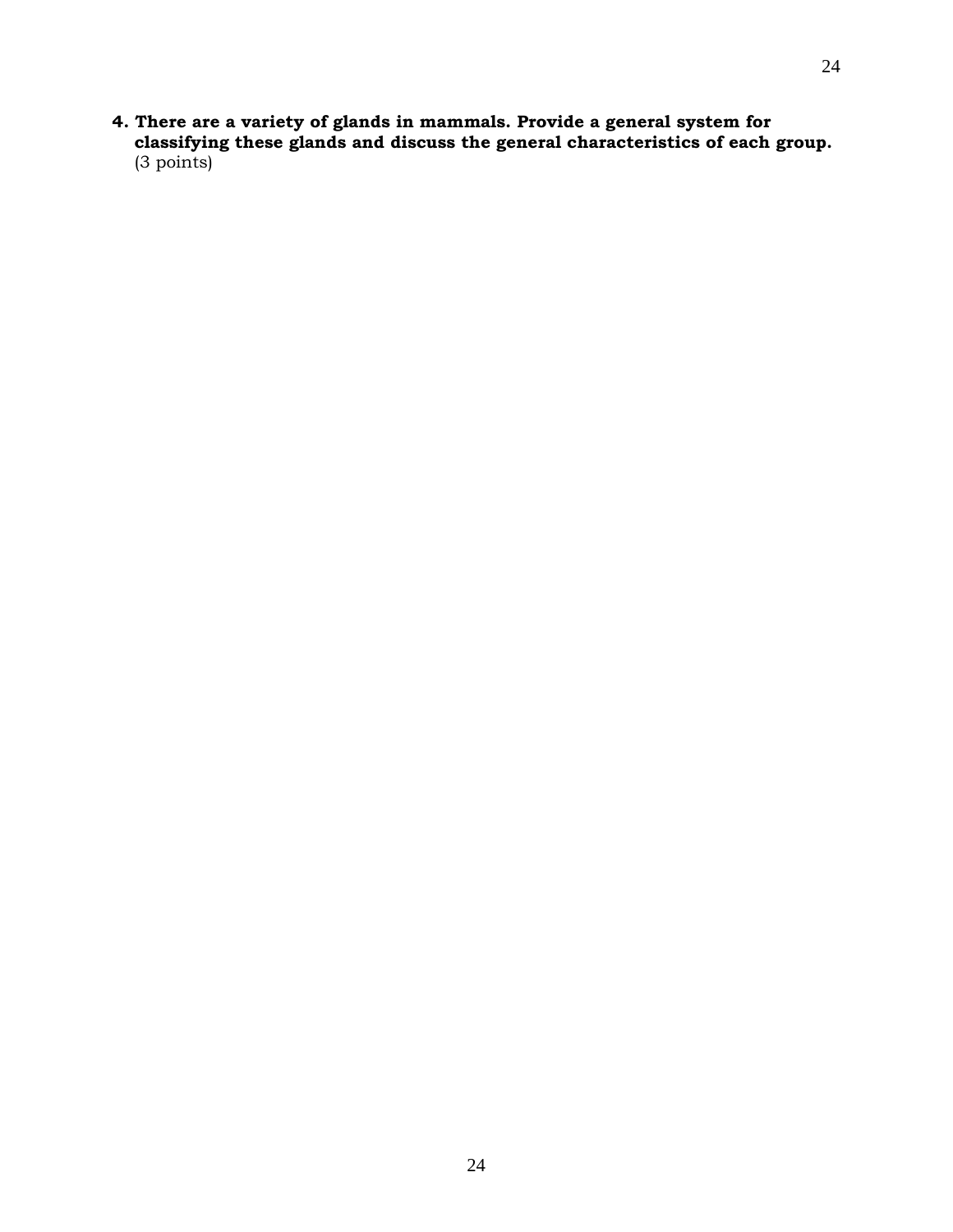- **5. With flowering plants in mind answer each of the following.** (6.5 points)
	- **a. Seeds in flowering plants are dispersed in four different ways. Name and briefly discuss each method of seed dispersal.**

**b. What is the evolutionary significance of seeds?**

**c. What is the evolutionary significance of the seed dispersal mechanisms?** 

**d. Compare and contrast spores and seeds.**

**e. Compare the dispersal mechanisms of spores and seeds.**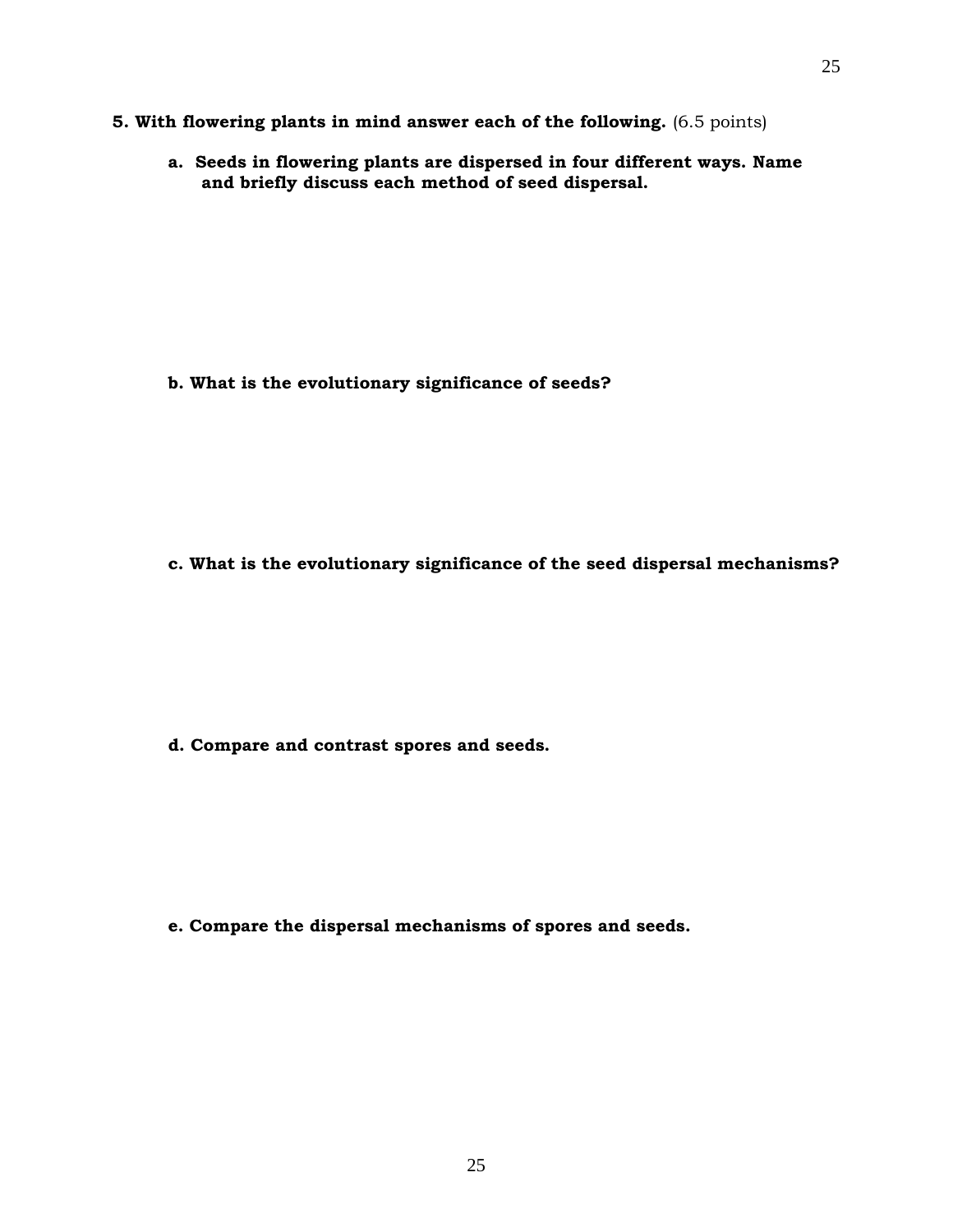- **6. The British ecologist H. B. D. Kettlewell conducted famous experiments between 1952 and 1972 on the Peppered Moth.** (6.5 points)
	- **a. What was the original purpose of his research?**

**b. What was the experimental protocol that he followed?** 

**c. What were the results that he found?** 

**d. What were the interpretations and conclusions formed based on those results?**

**e. What is the modern-day interpretation of those results?**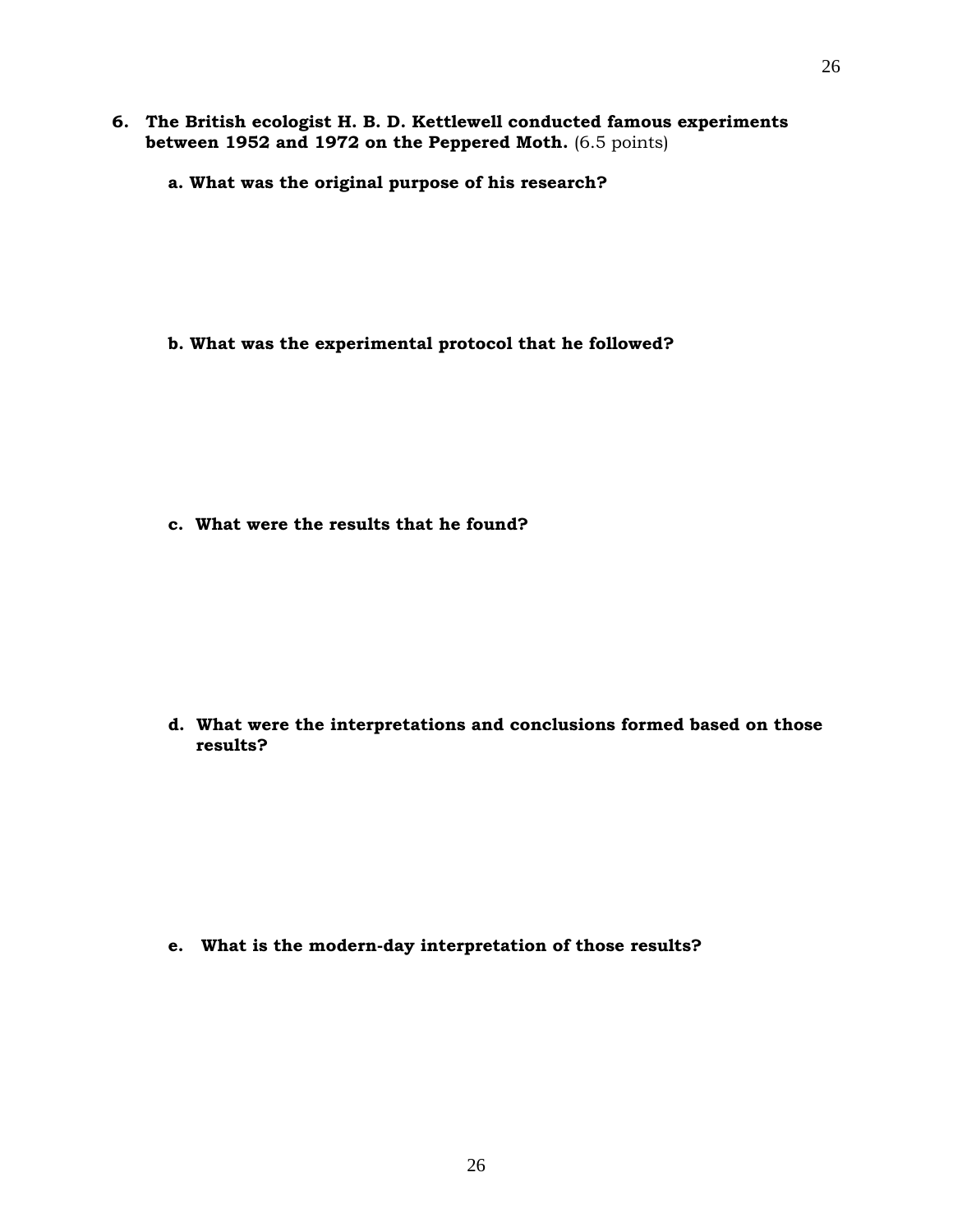**7. A woman who is a heterozygous carrier of an X-linked recessive disease gene mates with a phenotypically normal male. The disease gene has a penetrance of 70%. On average, what proportion of this couple's sons will be affected with the disorder?** (Show your work.) (1.5 points)

**8. In humans, hereditary diseases are often present with no previous family history of the disorder. Briefly describe three genetic situations in which you would be most likely to observe a genetic disorder for which there is no previous family history of the disease phenotype.** (2 points)